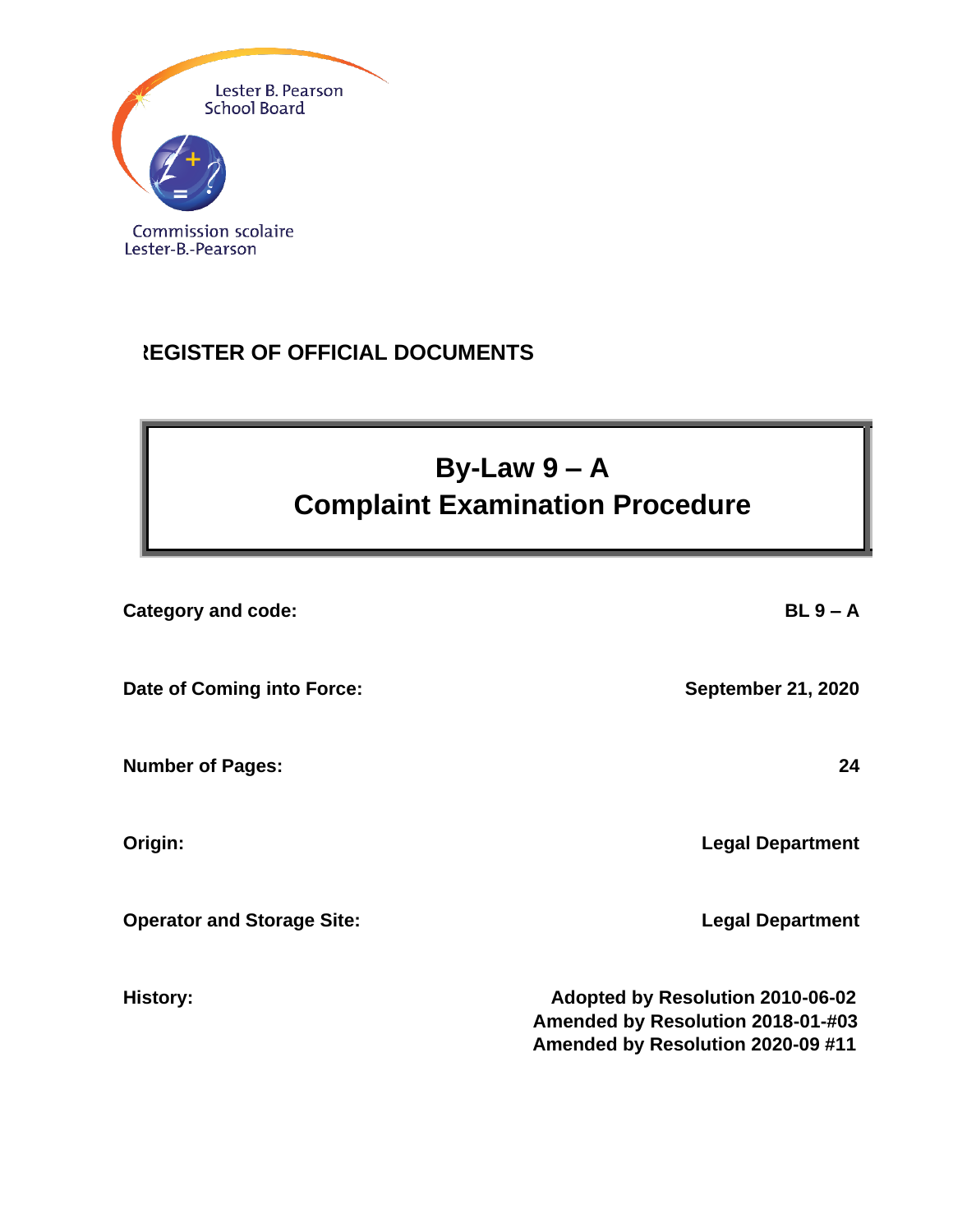

## **CONTENTS**

| 1 <sub>1</sub> |                                                                         |
|----------------|-------------------------------------------------------------------------|
| 1.1            |                                                                         |
| 1.2            |                                                                         |
| 1.3            |                                                                         |
| 1.4            |                                                                         |
| 1.5            |                                                                         |
| 1.6            |                                                                         |
| 2.             |                                                                         |
| 2.1            |                                                                         |
| 2.2            |                                                                         |
| 2.3            | Processing Procedures in the Case of the Reconsideration of a Decision  |
|                |                                                                         |
|                |                                                                         |
| 3.1            |                                                                         |
| $\mathbf{A}$   |                                                                         |
|                |                                                                         |
|                |                                                                         |
|                |                                                                         |
|                |                                                                         |
|                |                                                                         |
|                | Addendum E: Confidentiality Agreement in a Situation of Complaint or of |

\_\_\_\_\_\_\_\_\_\_\_\_\_\_\_\_\_\_\_\_\_\_\_\_\_\_\_\_\_\_\_\_\_\_\_\_\_\_\_\_\_\_\_\_\_\_\_\_\_\_\_\_\_\_\_\_\_\_\_\_\_\_\_\_\_\_\_\_\_\_\_\_\_\_\_\_\_\_\_\_\_\_\_\_\_\_\_\_\_\_\_\_\_\_\_\_\_\_\_\_\_\_\_\_\_\_\_\_\_\_\_\_\_\_\_\_\_\_\_\_\_\_\_\_\_\_\_\_\_\_\_\_\_\_\_\_\_\_\_\_\_\_\_\_\_\_\_\_\_\_\_\_\_\_\_\_\_\_\_\_\_\_\_\_\_\_\_\_

*None of the addenda are an integral part of the present by-law. They are added for information or administrative purposes and are subject to updates without consultation after the adoption of the present by-law.*

*In this document, the use of gender-neutral plural or collective form has been used whenever possible in the context. The term Student Ombudsman has been replaced by Student Ombudsperson except when quoting the law or regulation applicable.*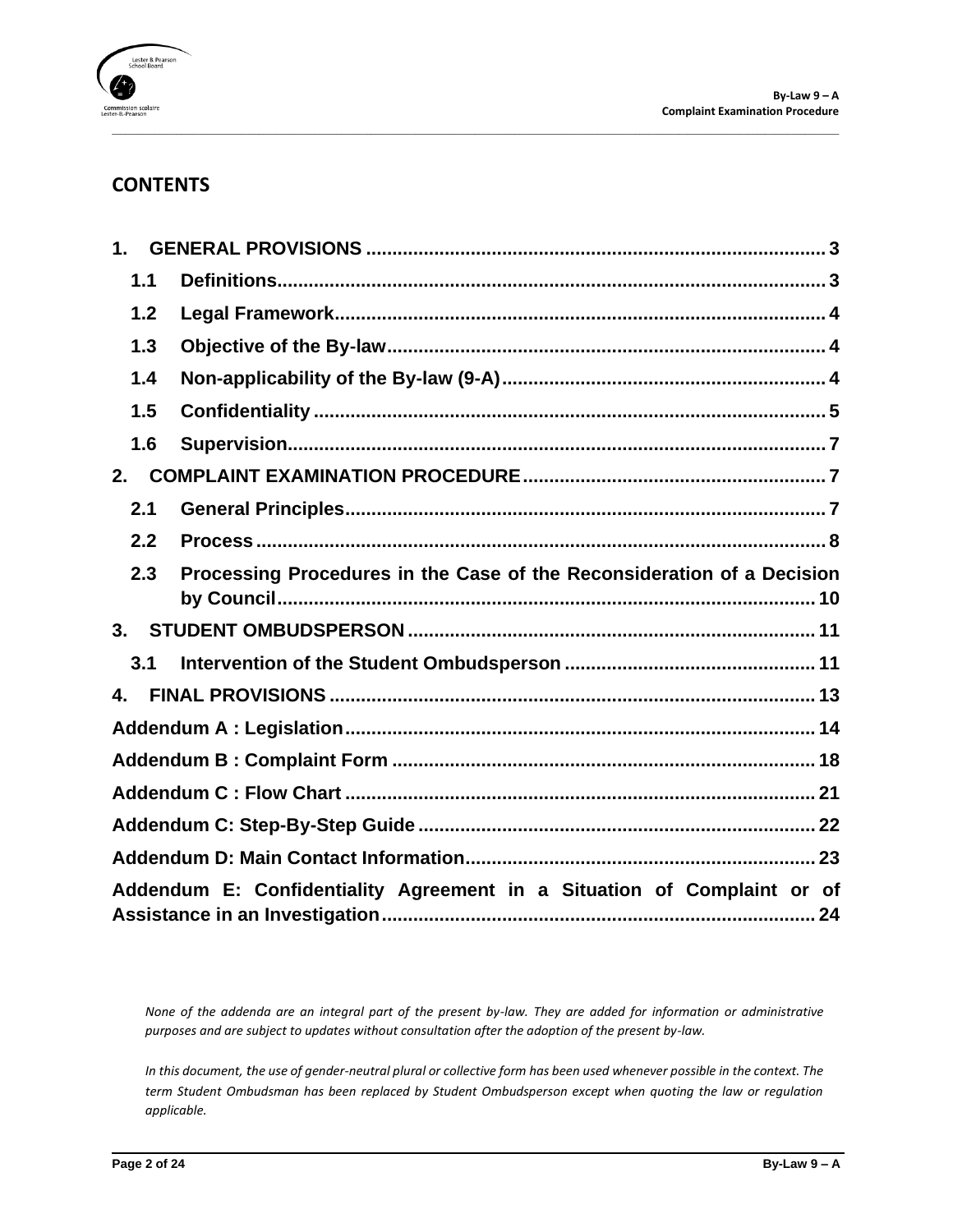

### <span id="page-2-0"></span>**1. General Provisions**

#### <span id="page-2-1"></span>**1.1** Definitions

In the present by-law, the following words are defined as follows:

- 1.1.1 **Parent** is defined at section 13 of the Education Act as the person having parental authority, or unless that person objects, the person having custody de facto of the student.
- 1.1.2 **Complaint:** a notice regarding the dissatisfaction of a complainant relating to the functions of the School Board and the services it provides, on which an action or a decision was asked of a School Principal or Centre Director for services provided at the school/centre level. Complaints are submitted with the Complaint Examination Form (Addendum B).

If the complaint relates to services provided by the School Board other than at school/centre level, it shall be raised at the applicable level of authority (e.g. with the Director of the department concerned or their delegate). All complaints (other than from International Students or their parents if the student is a minor) will be dealt with according to the present by-law.

1.1.3 **Reconsideration of a decision by Council:** the process by which the Council of Commissioners may uphold, reverse or modify a decision made by an officer or an employee of the School Board, the Council of Commissioners, the Executive Committee or a Governing Board. Such decision must concern an individual student (for example, transfer to another class) and the request for reconsideration must follow the requirements of sections 9 to 12 of the Education Act. A decision of general application is not subject to reconsideration.

*The present by-law shall not be construed as limiting the right of students or their parent(s), if the student is a minor, to make a complaint nor the rights granted under sections 9 to 12 of the Education Act.*

- 1.1.4 **Review of a decision:** At any administrative decision-making level, the complainant can request the review of the complaint and, in accordance with the present by-law, the decision may be upheld, reversed or modified. The decision may be rendered verbally at any administrative level, however the complainant may request that the decision be provided in writing.
- 1.1.5 **Student Ombudsperson:** an independent and neutral individual who must be designated by the Council of Commissioners and mandated to inform student(s) or their parent(s) and direct their inquiries to the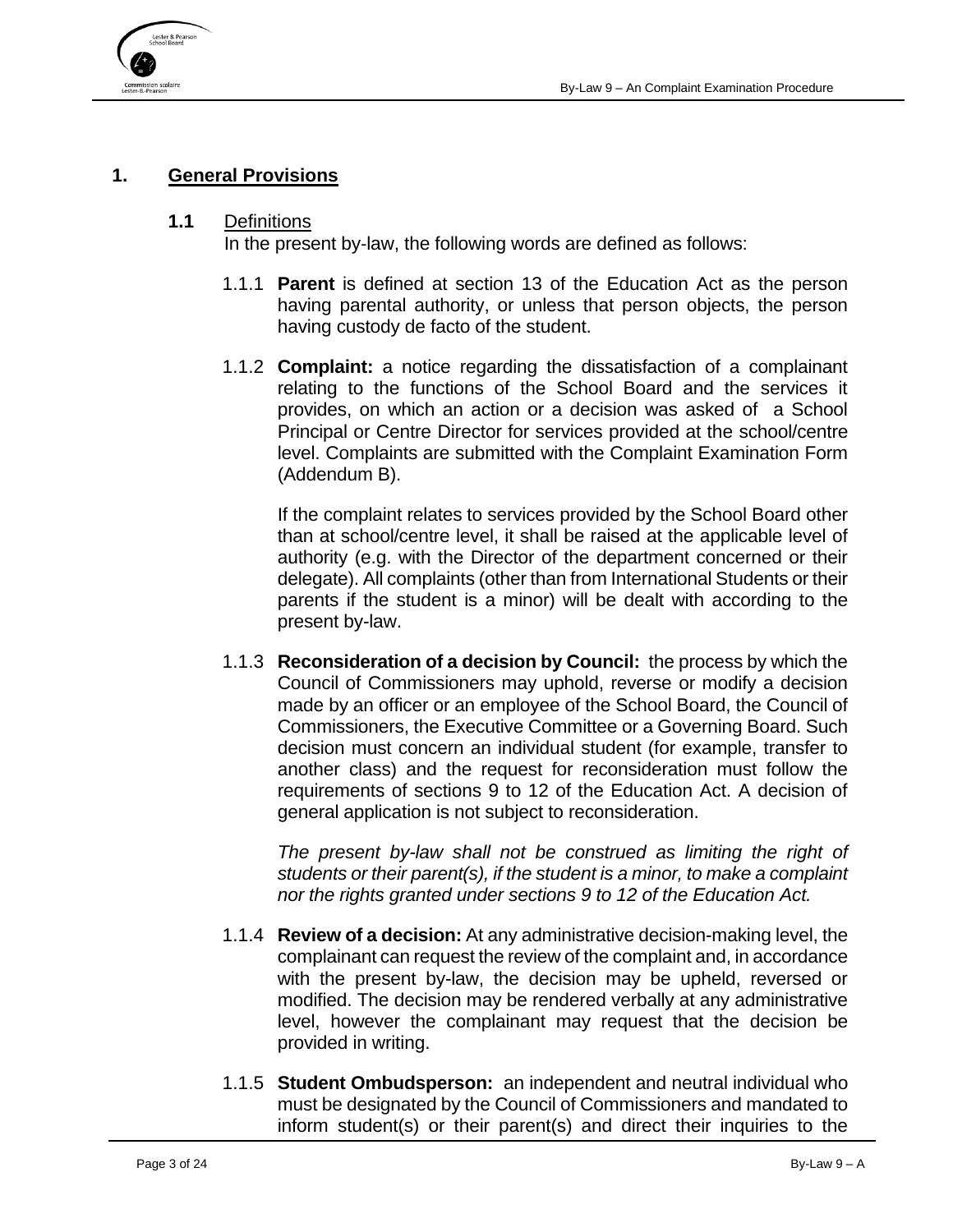

appropriate person in accordance with the present by-law as well as to receive, investigate and give an opinion on the merits of a complaint in order to recommend, if required, any appropriate corrective measures.

The Student Ombudsperson can only provide an opinion on the merits of a case once the complainant has exhausted all remedies provided for in the present Complaint Examination Procedure. The Student Ombudsperson may also make only recommendations to the Council of Commissioners addressing the matters submitted to their review.

1.1.6 The Student Ombudsperson may take up a complaint at any stage if they consider that an intervention is necessary to prevent harm from being caused to the complainant.

*The Student Ombudsperson may take up a complaint at any stage if they consider that an intervention is necessary to prevent harm from being caused to the complainant.*

<span id="page-3-0"></span>1.2 Legal Framework

The present by-law is prescribed by the Education Act, in conformity with the Regulation Respecting the Complaint Examination Procedure Established by a School Board.

<span id="page-3-1"></span>1.3 Objective of the By‐law

The present by-law outlines the procedure to be followed for the examination of complaints from students of the Lester B. Pearson School Board or their parents, if the students are minors. The procedure will focus on solving problematic situations in a courteous manner and in the most expeditious way, considering the specifics of any matter. It is understood that all individuals involved in this process will maintain the confidentiality of the individuals involved.

<span id="page-3-2"></span>1.4 Non-applicability of the By-law (9-A)

#### **Human Resources Complaints**

1.1.7 An Administrator may, at any time or at any level, refer the complaint or any part of same to the Human Resources Department if it is determined that the complaint is not subject to the present By-Law as it relates to matters under the jurisdiction of the Human Resources Department. The complaint or any part of same so referred will be dealt with in accordance with the applicable laws and collective agreements.

In such a case, no follow-up will be provided to the complainant other than to inform them that the file is being handled by the Human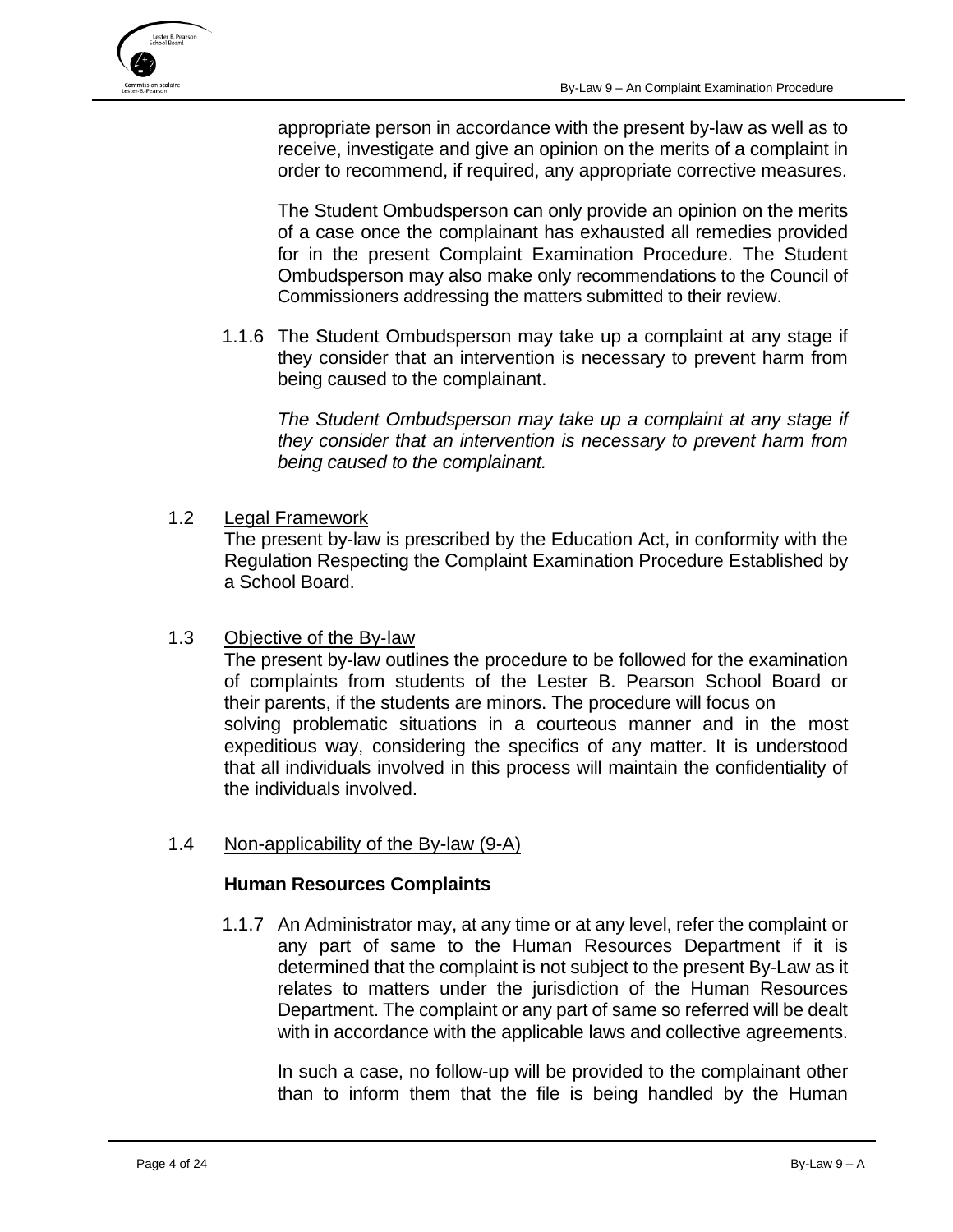

Resources Department or closed. Any action taken, including corrective, disciplinary or assistance measure, is confidential.

#### **Other applicable references**

- 1.1.8 The Code of Conduct of each LBPSB School or Centre, their Anti-Violence and Anti-Bullying Plans, and the LBPSB Safe and Caring Schools Policy (including the Code of conduct for Parents/Guardians/Visitors) may address specific situations at the school or centre level (e.g. cases of bullying, violence, harassment, etc.).
- 1.1.9 As per the Education Act, the teacher is responsible for assigning results following the evaluation of the achievements of their students. A teacher can be asked by a Principal, with reasons, to review the result assigned to the student.

#### **Complaint Examination Procedure for International Students (By-law 9-B)**

- 1.1.10 International Students of any level, or their parents if the students are minors, must refer themselves to the document entitled By-law 9- B: Complaint Examination Procedure for International Students.
- <span id="page-4-0"></span>1.5 Confidentiality

As required at section 4 of the *Regulation respecting the complaint examination procedure established by a school board,* the confidentiality of a complaint must be ensured at all levels.

As part of the investigation of a complaint, facts must be verified, witnesses may be contacted and interviews may take place.

Complainants must indicate on the Complaint Examination Form (Addendum B) if they consent that their identity be revealed or that information revealing their identity be disclosed during the investigation process, if necessary.

In cases where it is not possible to investigate without revealing the identity of the complainant or information revealing their identity, the person conducting the investigation will communicate with the complainant to discuss possible avenues.

In the event no other avenue is possible, a complaint may be closed without investigation.

In the case of judicial proceedings or grievance arbitration, the identity of complainants as well as the facts related to their complaint may have to be revealed and they may be compelled to testify.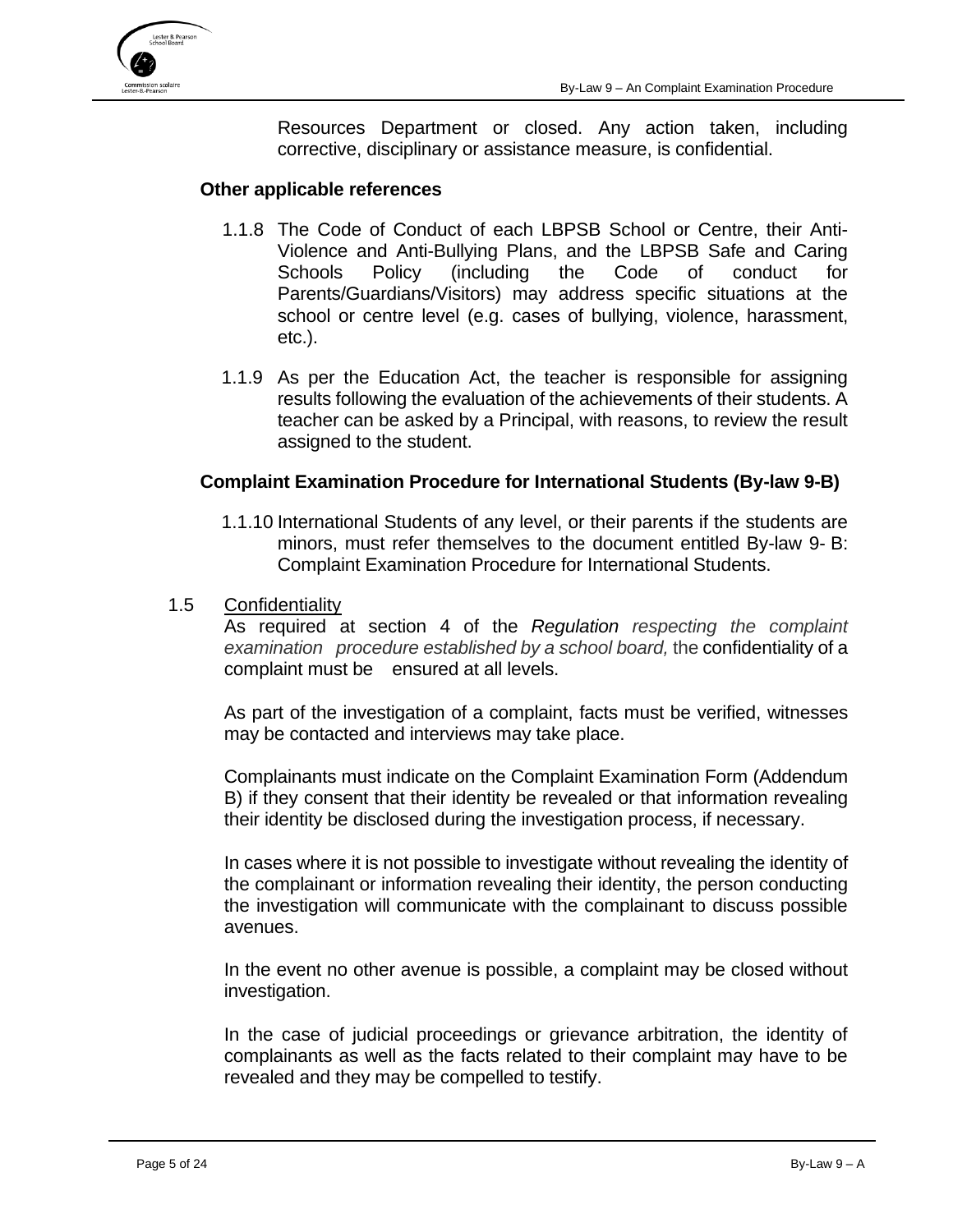

The complaint file is confidential and only the persons allowed by law can access it. Complainants understand that only the information regarding the student and/or the complainant, or information allowed to be disclosed by the Act Respecting Access to Documents of Public Bodies and the Protection of Personal Information will be provided to them. Complainants also understand that publicly disclosing the fact that they have made a complaint and the topic or content of their complaint may indicate that they waive the obligation of confidentiality.

Information concerning third parties is also confidential and cannot be disclosed unless they consent.

1.1.11 Categories of complaints regarding confidentiality

It is understood that the investigators in charge of the investigation in any category of complaint decide on their investigation plan, determine the persons they wish to interview and focus on the facts they deem relevant to the investigation.

In all cases, prior to concluding that any party involved in or the object of an investigation has committed an error or a fault or has omitted to act, the investigators must consult with said party.

To guide complainants, the following categories of complaints have been identified:

A. Examination of the complaint is entirely possible without revealing the identity of the complainant because other means of investigation exist, particularly situations where there are many witnesses.

For example:

- A comment made in a meeting with multiple attendees
- A verbal confrontation in a group
- B. Examination of the complaint is not possible without revealing the identity of the complainant.

Either of these cases apply to the situation:

1. The decision concerns a specific student.

For example:

- Exclusion from a school activity
- Course or class placement
- Program placement or exclusion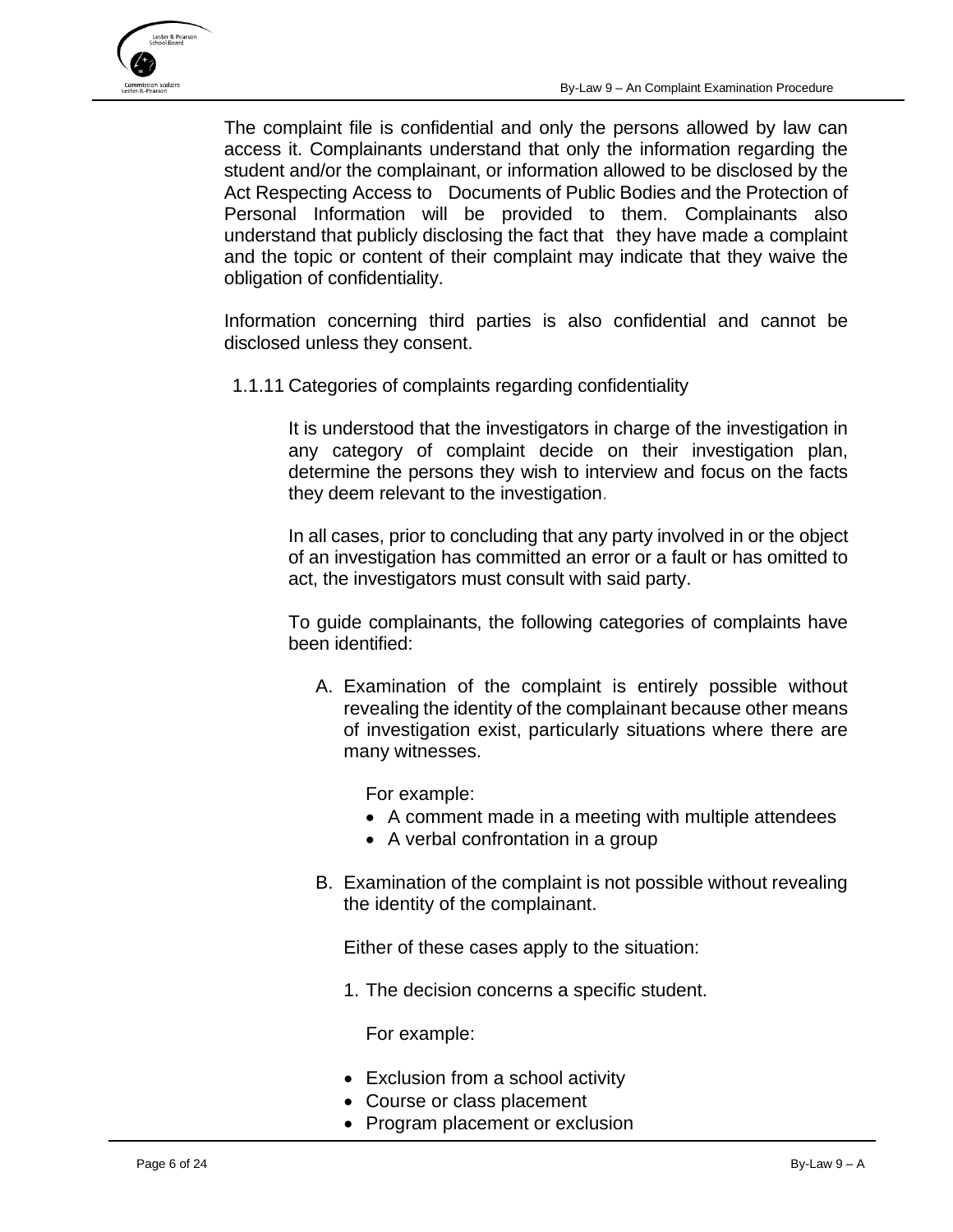



## **OR**

2. The complaint concerns a situation intrinsically related to the complainant whereas an investigation cannot be conducted without revealing their identity or the facts which could identify them, particularly where there are very few or no witnesses.

## <span id="page-6-0"></span>1.6 Supervision

Direct supervisors have the responsibility to ensure that the staff under their supervision follow the law as well as any applicable policy, directive and rule of the School Board. Direct supervisors proceed with the examination of any complaint at their level, including complaints regarding the actions or conduct of any member of staff under their supervision.

## <span id="page-6-2"></span><span id="page-6-1"></span>**2. Complaint Examination Procedure**

- 2.1 General Principles
	- 2.1.1 Only the student concerned or their parent(s), if the student is a minor, may make a complaint. Follow-ups will not be provided on anonymous complaints.
	- 2.1.2 The use of the complaint form is mandatory and can be requested at any level (refer to addendum B). The form allows for a clear identification of the decision to be reviewed, the steps taken by the complainant and their consent to reveal the information concerning them necessary to investigate. Any documentation or information complainants wish to provide can accompany the form.
	- 2.1.3 It is expected that prior to submitting a complaint, the complainant will have tried, in good faith, to resolve the issue with the person who made the decision.
	- 2.1.4 The person who receives the complaint must, at all stages, be provided with all pertinent information relating to the complaint. In accordance with the investigation process, interested parties will be given the opportunity to present their observations.
	- 2.1.5 The complainant has the right to be accompanied by the person of their choice at any stage of the complaint examination procedure.
	- 2.1.6 The complainant may receive assistance from the Secretary General in formulating their complaint or guidance in any step related to the complaint.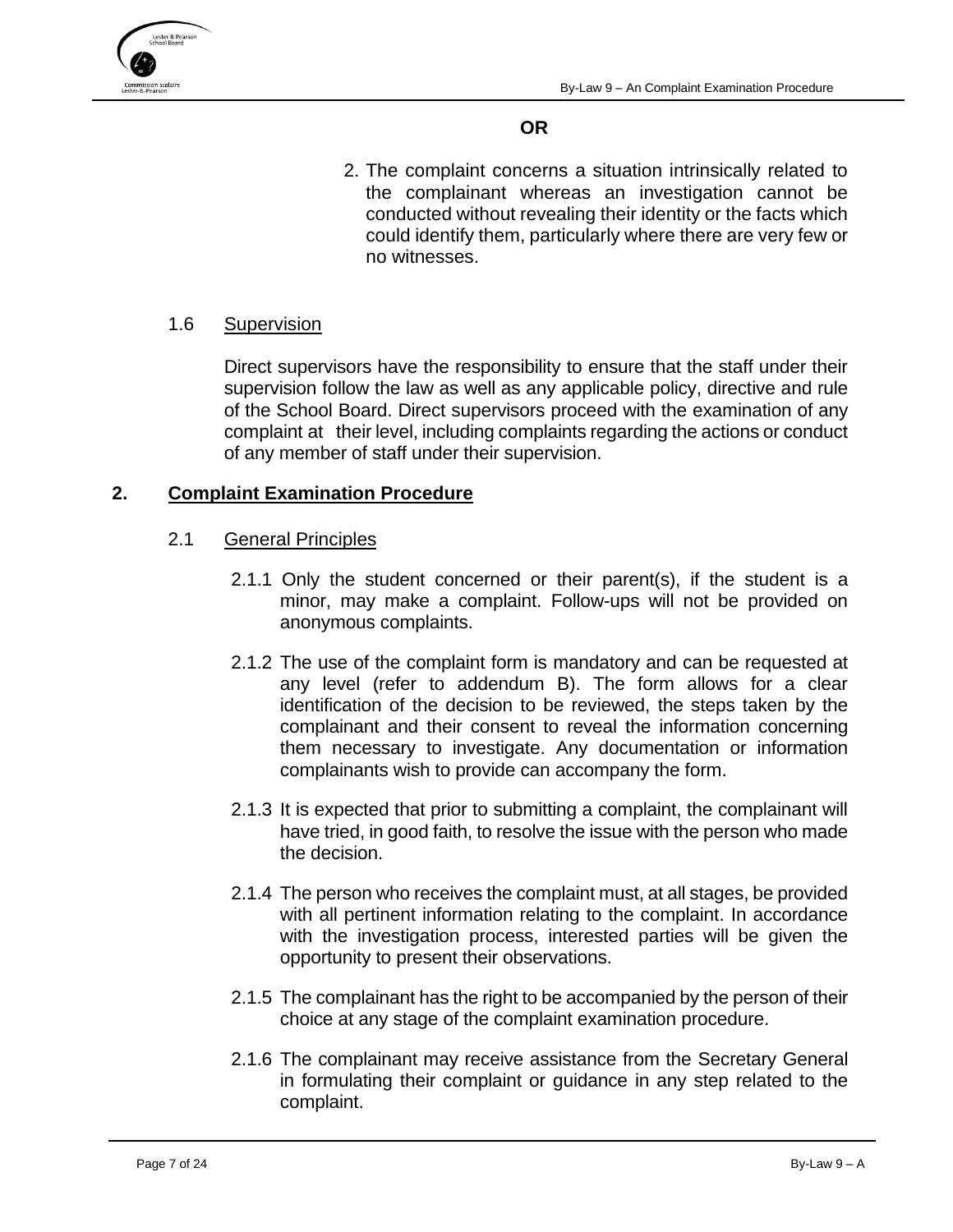

- 2.1.7 At any stage once a decision has been rendered, the complainant may request that their complaint be forwarded to the next decision-making level by the Secretary General.
- 2.1.8 A complainant may ask for specific clarifications regarding the application of a decision rendered at any level of the complaint examination process.
- 2.1.9 Every person involved in the process must ensure that complaints are handled in a confidential manner. In the analysis of the complaint, information may be requested from any person involved or any person who may provide relevant information. Witnesses must be made aware that their participation shall remain strictly confidential (refer to Addendum E).
- 2.1.10 Every person involved in the process must ensure that there is no form of retaliation. A complainant who believes that retaliatory measures were exercised against them may bring their concern of reprisal directly to the next decision-making level.
- 2.1.11 A Commissioner who receives a complaint from a parent or a student refers them to the appropriate level as outlined in the present by-law or to the Secretary General.
- <span id="page-7-0"></span>2.2 Process

*Notwithstanding the process provided in the present section, a complainant dissatisfied with the complaint examination or its outcome has the right at any stage to request the intervention of the Student Ombudsperson, who will accept or refuse to intervene in accordance with the present by-law and the Regulation Respecting the Complaint Examination Procedure Established by a School Board.*

#### **2.2.1 PROCESS SUMMARY (REFER TO APPENDIX C FOR COMPLETE FLOW CHART)**

- 2.2.1.1 In all cases where the complaint concerns the functions of the School Board and the services provided at the school or centre level, the complaint must first be made to the following persons in the following order:
	- **a)** To the school Principal or Centre Director;
	- **b)** To the applicable Regional Director of Schools, Regional Director of Continuing Education or Director of the Department which provided the service or their delegate (for example Transportation or Community Services).
	- **c)** To the Director General or their delegate;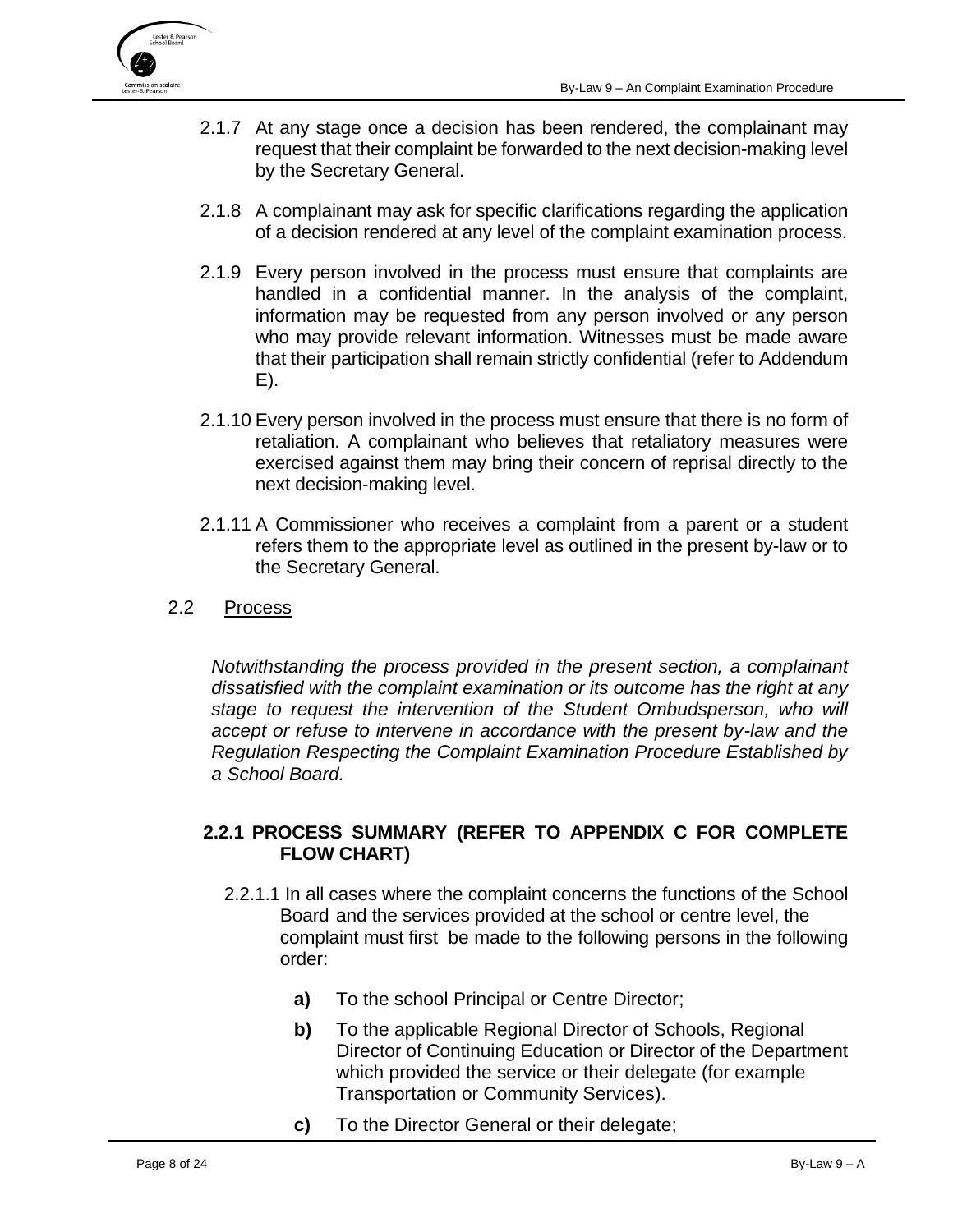

**d)** As applicable, to the Council of Commissioners for reconsideration if the complaint is subject to such or to the Student Ombudsperson in other cases. Refer to the detailed process below.

## **2.2.2 DETAILED PROCESS**

- 2.2.2.1 **Principal or Centre Director level:** At the school or centre level, concerns can first be brought verbally or in writing to the Principal or Centre Director in an attempt to resolve any issue in a mutually agreeable manner. However, if the complaint concerns said person, the complainant must complete a complaint examination form (Appendix B) and bring the complaint directly to the next decision-making level.
- 2.2.2.2 **Regional Director of Schools, Regional Director of Continuing Education, or Director of the applicable Department (or their delegate) level:** Once a final decision has been rendered within a reasonable delay by the Principal or Centre Director, should the complainant be dissatisfied with this decision, they must submit a completed complaint examination form (Appendix B) to the review of the Regional Director of Schools or the Regional Director of Continuing Education. However, if the complaint concerns said person, the complainant may bring the complaint directly to the next decision- making level.

In the same manner, in any other situation related to functions or to services provided by the School Board, a complaint regarding a final decision rendered by a Board‐level member of staff must be directed to the Director of said department or their delegate, who may review the decision.

- 2.2.2.3 **Director General or their delegate level:** Once a final decision has been rendered by the Regional Director of Schools, the Regional Director of Continuing Education or the Director of the applicable Department (or their delegate), should the complainant be dissatisfied with the handling of their complaint or its outcome, they may forward their completed complaint examination form for review by the Director General or their delegate, or request that it be forwarded by the Secretary General.
- 2.2.2.4 Should the complainant be dissatisfied with the handling of their complaint or its outcome by the Director General or their delegate, they may forward their completed complaint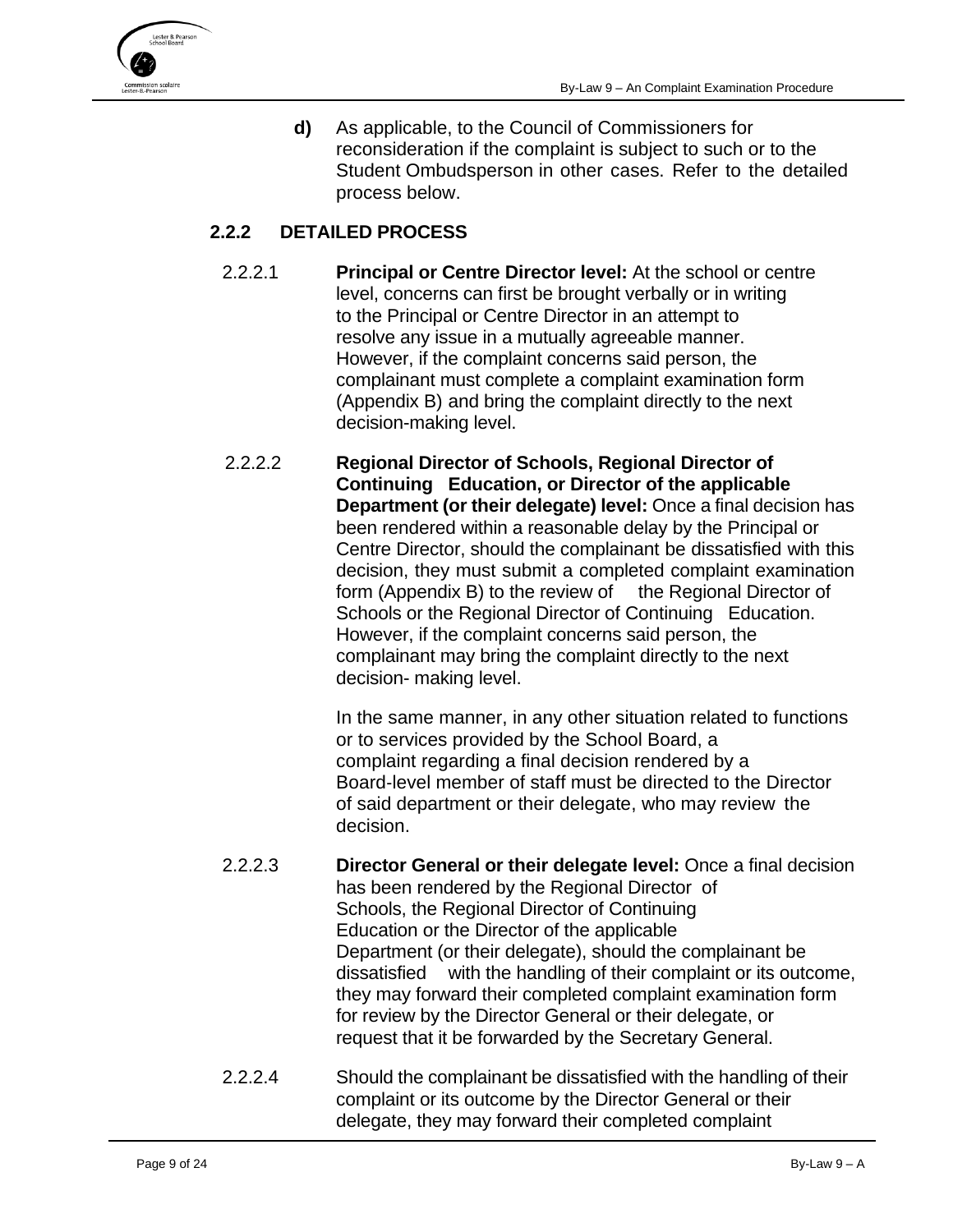

examination form to the Secretary General. It must be noted that the Secretary General does not review the complaint but solely ensures that the process is duly followed.

- 2.2.2.5 Upon receipt of the completed complaint examination form, the Secretary General will ensure that due process was followed and that the complaint pertained to the functions and services of the School Board.
- 2.2.2.6 Should the complainant wish to pursue the matter further, the next step will be determined as follows:
	- **a) Complaint subject to reconsideration (refer to 1.1.3):**

Should the matter be subject to reconsideration as per sections 9 to 12 of the Education Act, the complainant may request that their complaint be submitted to the Council of Commissioners as per section 6 of the present by-law. The Council of Commissioners must dispose of the request within 45 days of receiving it.

#### **OR**

## **b) Complaint not subject to reconsideration (refer to 1.1.5):**

Should the complaint not be regarding a matter subject to reconsideration, the complainant who is not satisfied with the handling of their complaint or its outcome will be referred to the Student Ombudsperson. In such a case, the Student Ombudsperson could then intervene since all remedies provided for in the present by-law will be considered exhausted. The Secretary General will inform the complainant of the procedure to follow to gain rapid access to the Student Ombudsperson, who must submit to the Council of Commissioners their opinion on the merits of the case and may submit recommendations to the Commissioners within 30 days.

#### <span id="page-9-0"></span>2.3 Processing Procedures in the Case of the Reconsideration of a Decision by Council

- 2.3.1 The Secretary General will acknowledge reception of the completed complaint examination form and inform the complainant that it will be processed for reconsideration as expeditiously as possible by Council.
- 2.3.2 The Council of Commissioners may submit the request for examination by a person whom it designates or a committee which it establishes.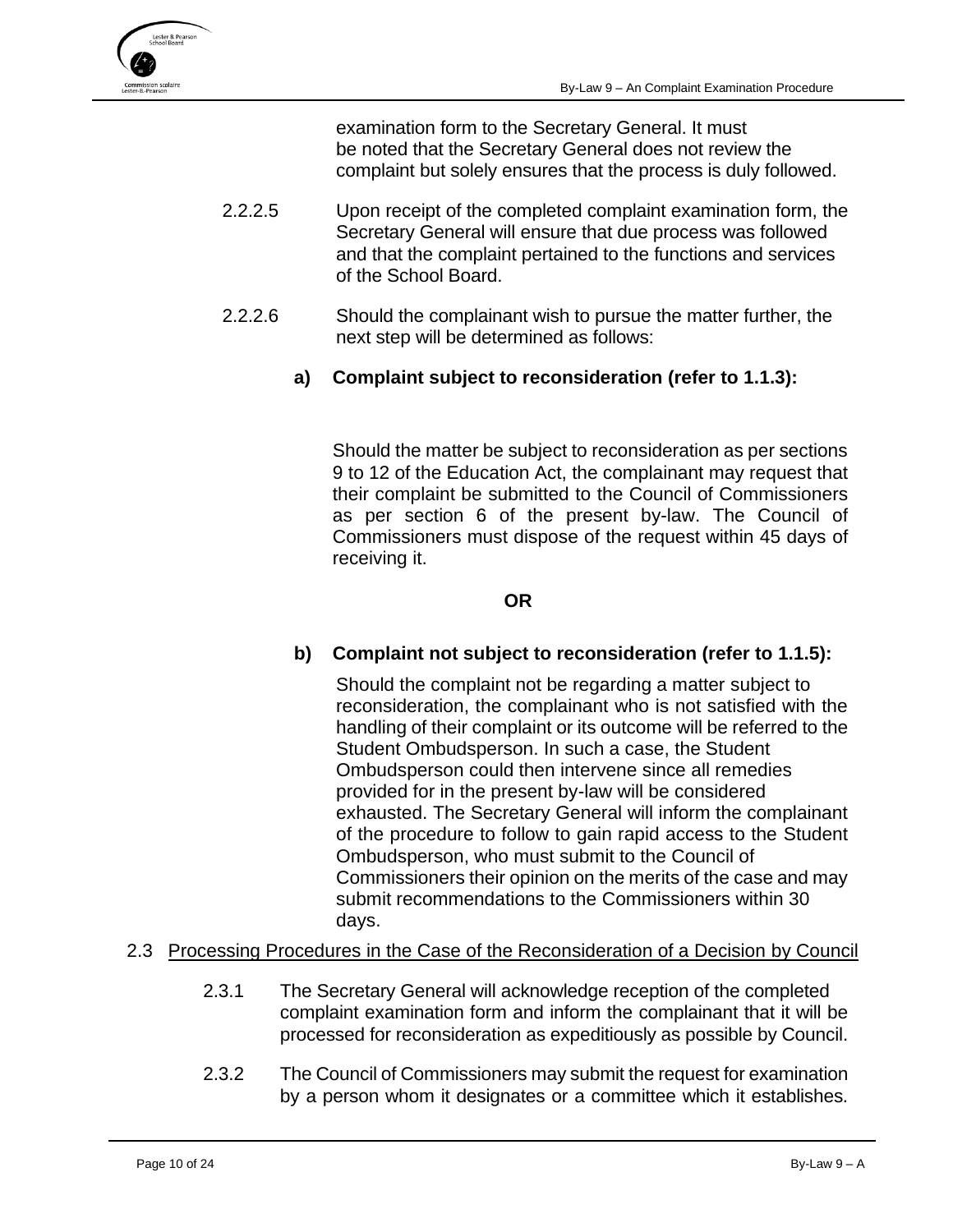

Such person or committee shall make a report of their findings and accompany the report, if it seems appropriate, with recommendations.

- 2.3.3 During the examination of the request, the interested parties shall have the opportunity to present their point of view.
- 2.3.4 The complainant shall be advised of the decision of Council within 5 days it has been rendered and shall be informed of the grounds on which it was made in writing. They will also be advised of their right to apply to the Student Ombudsperson should they be dissatisfied with the examination of their complaint or its outcome and the procedure to follow to gain rapid access to the Student Ombudsperson, who must submit to the Council of Commissioners their opinion on the merits of the case and may submit recommendations to the Commissioners within 30 days.

## <span id="page-10-1"></span><span id="page-10-0"></span>**3. Student Ombudsperson**

#### 3.1 Intervention of the Student Ombudsperson

- 3.1.1 Once they receive a complaint, the Student Ombudsperson will communicate with the Secretary General to verify that the complainant has exhausted the remedies provided for in the present by‐law. They will therefore refer the complainant to the appropriate decision-making level until such remedies have been exhausted. The Student Ombudsman cannot give their opinion on the merits of the complaint or make recommendations until then, unless an intervention is necessary to prevent harm from being caused to the complainant, in which case they will advise the Administration without delay.
- 3.1.2 The Student Ombudsperson will look at the facts of a case objectively, with neutrality and impartiality. They have no decision-making role for the institution or for the complainant, no personal stake in a particular outcome and they will not derive any benefit from any conclusion reached or any recommendation made<sup>1</sup>.
- 3.1.3 The Student Ombudsperson will listen to concerns, provide information on any inquiries they receive regarding the present by-law and refer the complainant to the appropriate person(s) or to the Secretary General.
- 3.1.4 The Student Ombudsperson may, upon summary examination of the complaint, dismiss it, if in their opinion, it is frivolous, vexatious or made in bad faith.

<sup>1</sup> Refer to ACCUO/AOUCC standards of practice : http://www.uwo.ca/ombuds/accuo\_aoucc/english/SoP.pdf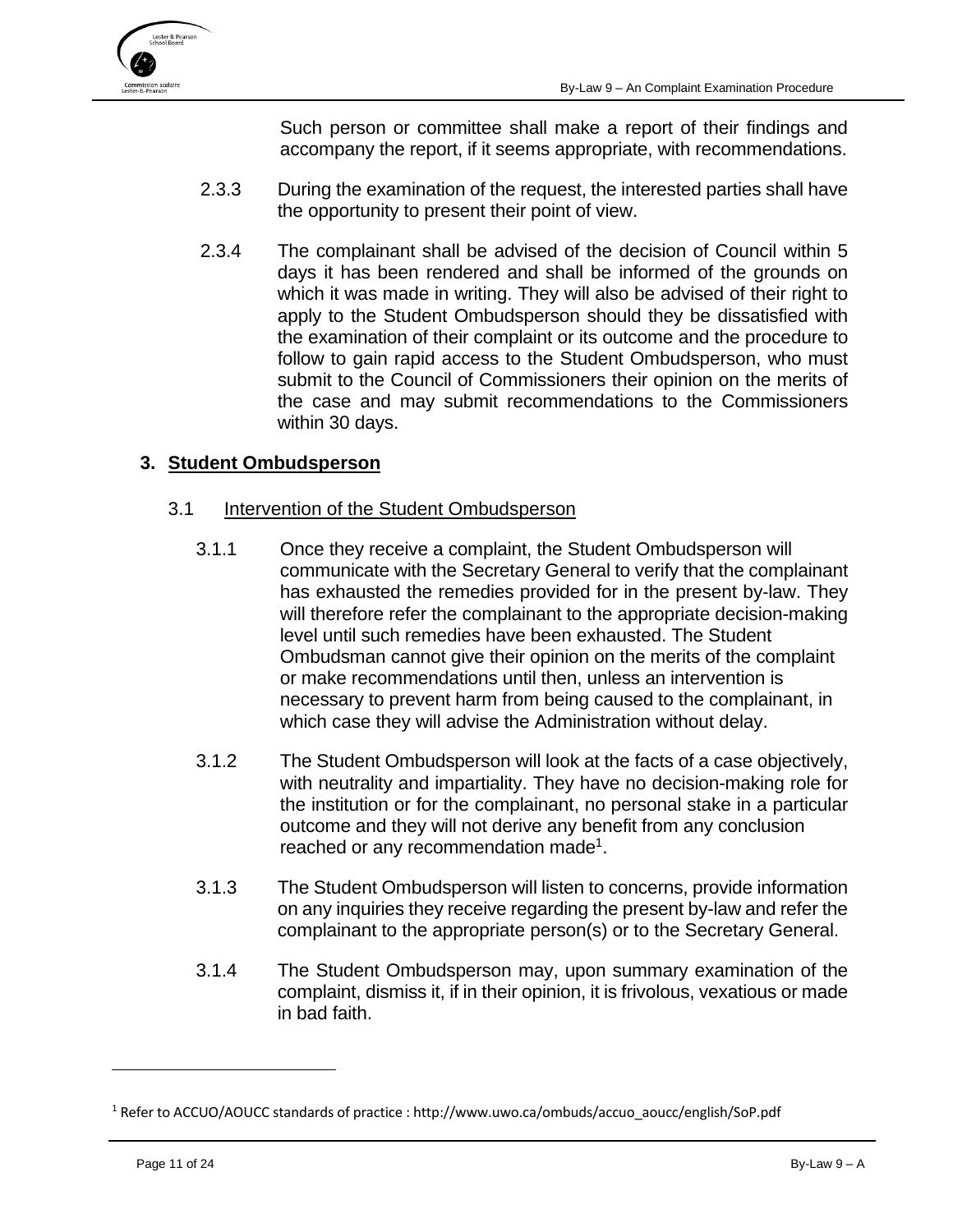

- 3.1.5 The Student Ombudsperson may refuse or cease to examine a complaint if they have reasonable cause to believe that intervening would clearly serve no purpose or if the length of time having elapsed between the events that gave rights to the dissatisfaction of the complainant and the filing of the complaint makes it impossible to examine the complaint.
- 3.1.6 The Student Ombudsperson must refuse or cease to examine a complaint upon becoming aware or being informed that the complaint concerns a serious fault committed by a teacher in the exercise of their functions or an act derogatory to the honor or dignity of the teaching profession for which a complaint has been filed with the Minister of Education and Higher Education under section 26 of the Education Act. In such cases, the Student Ombudsperson will inform the complainant and the Secretary General.
- 3.1.7 The Student Ombudsperson may require the cooperation of any staff member of the School Board whose expertise is considered necessary to the examination of the complaint. They may also, with the authorization of the Council of Commissioners, call on an outside expert.
- 3.1.8 In the case where all remedies concerning a complaint have been confirmed exhausted, the Student Ombudsperson must give the Council of Commissioners an opinion on the merits of the complaint within 30 days after they received it, and, if required, recommend any appropriate corrective measures
- 3.1.9 The Council of Commissioners will inform the complainant of the Student Ombudsperson's opinion on the merits of the complaint and of any recommendation in relation to their case provided by the Student Ombudsperson, as well as of any action to be taken with respect to these recommendations as soon as feasible after it decides on them (as applicable, by providing a copy of a resolution taken by Council to this effect).
- 3.1.10 The Student Ombudsperson will not provide legal opinions and may never substitute their decision to the decision made by an employee or an officer of the School Board, or of the Council of Commissioners.
- 3.1.11 The Student Ombudsperson may consult documents or obtain the information required to determine if the complaint should be retained. They may meet with School Board employees or officers, as well as with the complainant, and if applicable, with the person(s) accompanying them.
- 3.1.12 The Student Ombudsperson will handle all complaints in a confidential manner, notwithstanding information required to refer the complainant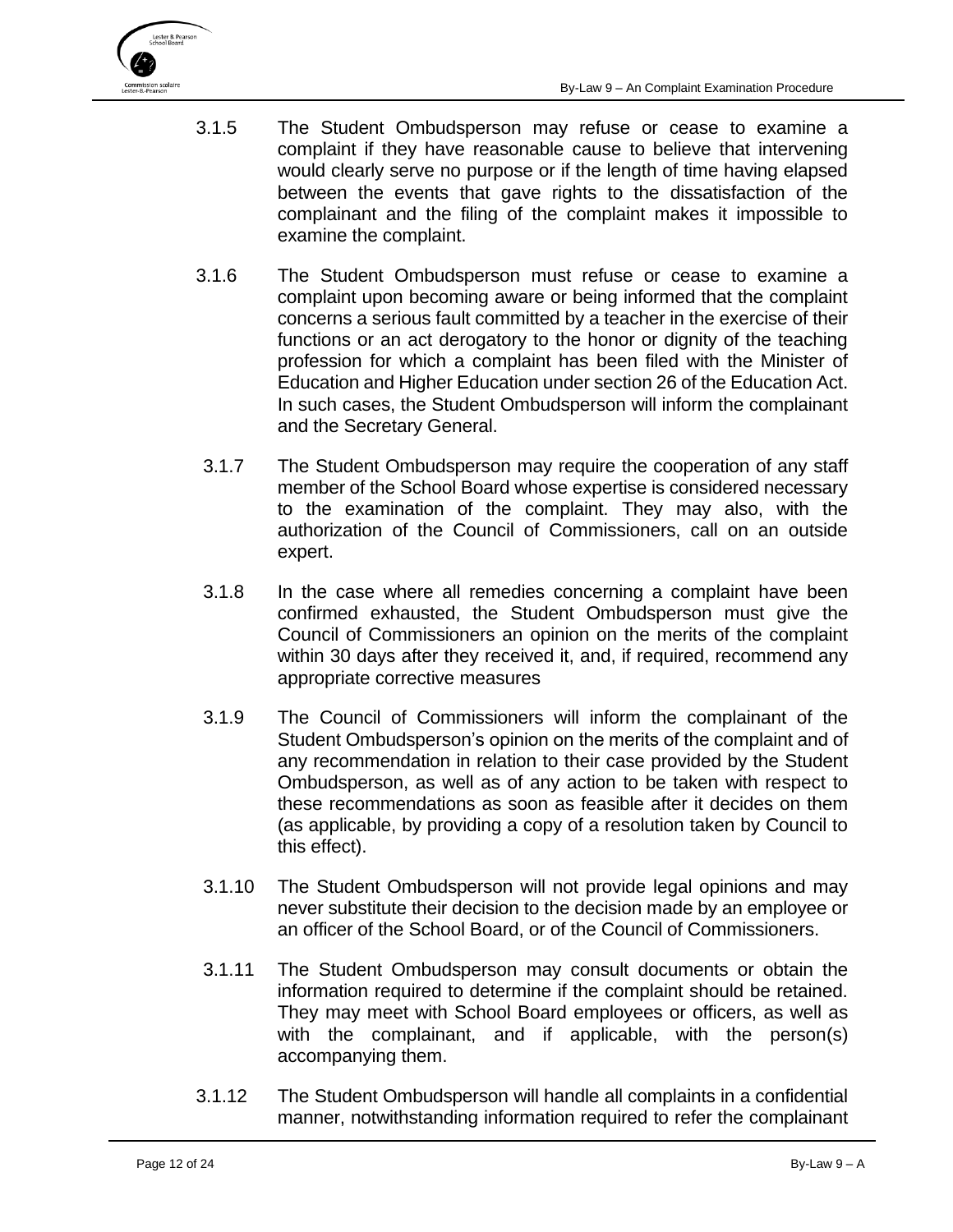

to the appropriate decision-making level as per the present by-law, which can be provided to the Secretary General, or information required to prevent an imminent risk of serious harm, which can be provided to the appropriate person or authority.

#### <span id="page-12-0"></span>**4. Final Provisions**

- 4.1 All complaints will be handled by the School Board in accordance with the Act Respecting Access to Documents held by Public Bodies and the Protection of Personal Information.
- 4.2 The Student Ombudsperson must declare to the Council of Commissioners if, in any particular case, they have a real or perceived conflict of interest. In particular, any personal or business relationship with a person involved in the complaint, other than a business relationship through the School Board, must be declared. In case of a conflict of interest, a substitute Student Ombudsman will handle the file.
- 4.3 By October 1, the Student Ombudsperson must provide the School Board with an annual report, covering the previous school year, stating the number of complaint referrals received and their nature, the corrective measures recommended, if any, and any action taken. No names of individuals or schools/centres or any other information that may identify a person or a school/centre will be reported publicly. The report from the Student Ombudsperson must be part of the School Board's Annual Report.
- 4.4 The School Board must report on the activities resulting from the application of the Complaint Examination Procedure in its Annual Report.
- 4.5 At the beginning of each school year, the students and the parents of minor students shall be informed of the present complaint examination procedure. Note that section 96.14 of the Education Act prescribes that a reference to the present by-law be added to all students' Individualized Education Plans (IEPs). The School Board will make the by‐law available on the School Board website along with the contact information for the Student Ombudsperson.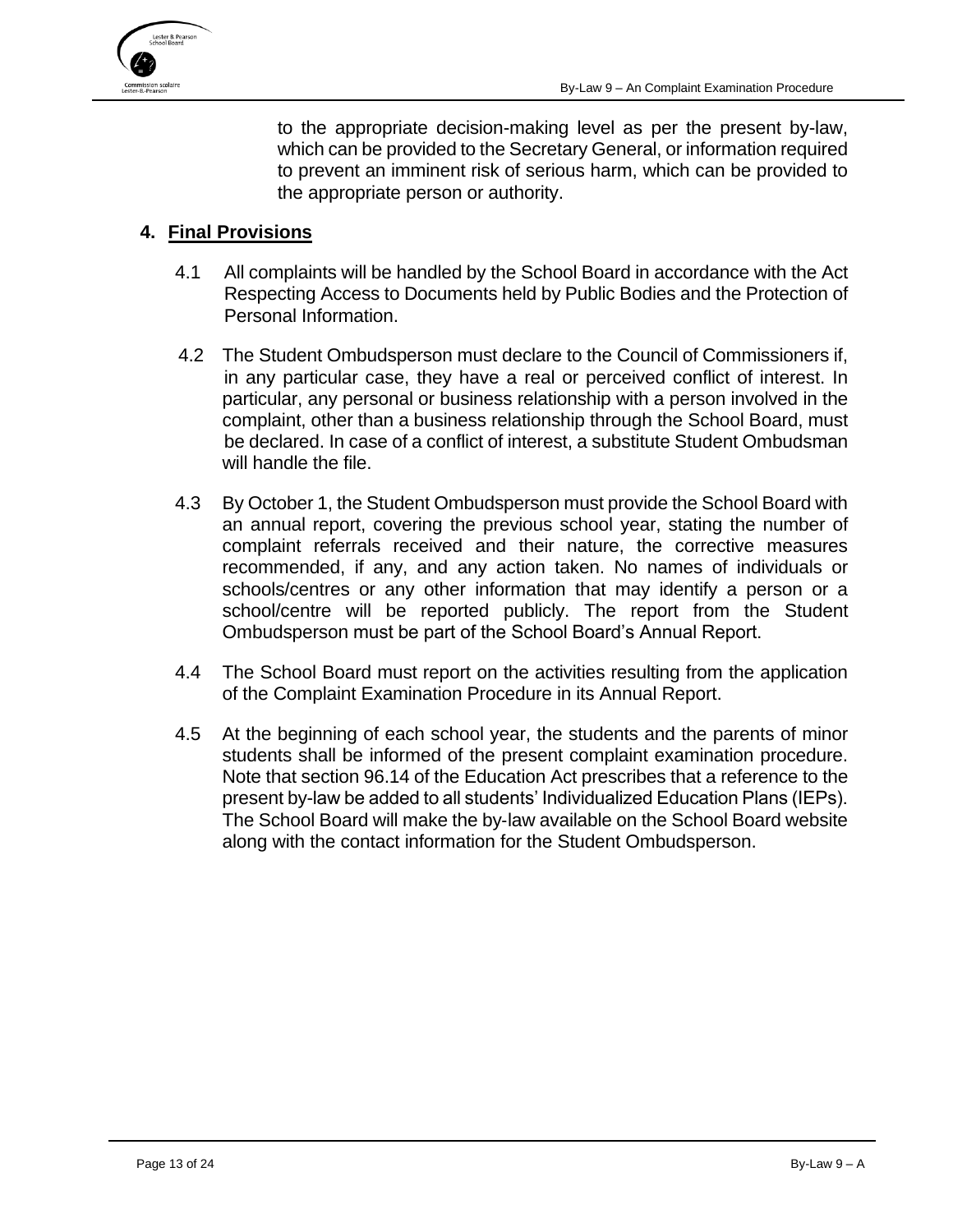

## <span id="page-13-0"></span>**Addendum A – Legislation**

## **RELEVANT SECTIONS OF THE EDUCATION ACT AS OF SEPTEMBER 2020**

- **[9.](javascript:displayOtherLang(%22se:9%22);)** A student or parents of a student affected by a decision of the council of commissioners, the executive committee or the governing board, or of an officer or employee of the school board may request the council of commissioners to reconsider such decision. 1988, c. 84, s. 9; 1997, c. 96, s. 8.
- **[10.](javascript:displayOtherLang(%22se:10%22);)** The request of the student or his parents shall be made in writing and shall briefly set forth the grounds on which it is made. It shall be transmitted to the secretary general of the school board. The secretary general shall assist every student or parent of a student requiring assistance in the formulation of his request. 1988, c. 84, s. 10.
- **[11.](javascript:displayOtherLang(%22se:11%22);)** The council of commissioners shall dispose of the request without delay. It may submit the request for examination by a person whom it designates or by a committee which it establishes; such person or committee shall make a report of his or its findings and accompany the report, if it seems appropriate to do so, with recommendations. During the examination of the request, the interested parties shall have the opportunity to present their points of view. 1988, c. 84, s. 11.
- **[12.](javascript:displayOtherLang(%22se:12%22);)** The council of commissioners may, if it considers that the request is founded, overturn, entirely or in part, the decision contemplated by the request and make the decision which, in its opinion, ought to have been made in the first instance. The person who made the request and the author of the contested decision

shall be notified of the council's new decision and informed of the grounds on which it was made.

**[26.](javascript:displayOtherLang(%22se:26%22);)** Any natural person may file a complaint with the Minister against a teacher for a serious fault committed in the exercise of his functions or for an act derogatory to the honour or dignity of the teaching profession. An information stating that a teacher has had a conviction is not considered a complaint for the purposes of this subdivision. The complaint must be in writing, include reasons and be made under oath. It must briefly state the nature of the fault alleged to have been committed by the teacher and the relevant circumstances, including the time and place. The complaint shall be received by a person designated by the Minister, who shall assist any person so requesting in drawing up the complaint. The Minister shall send a copy of the complaint to the teacher and ask him to present

observations in writing to the Minister within 10 days.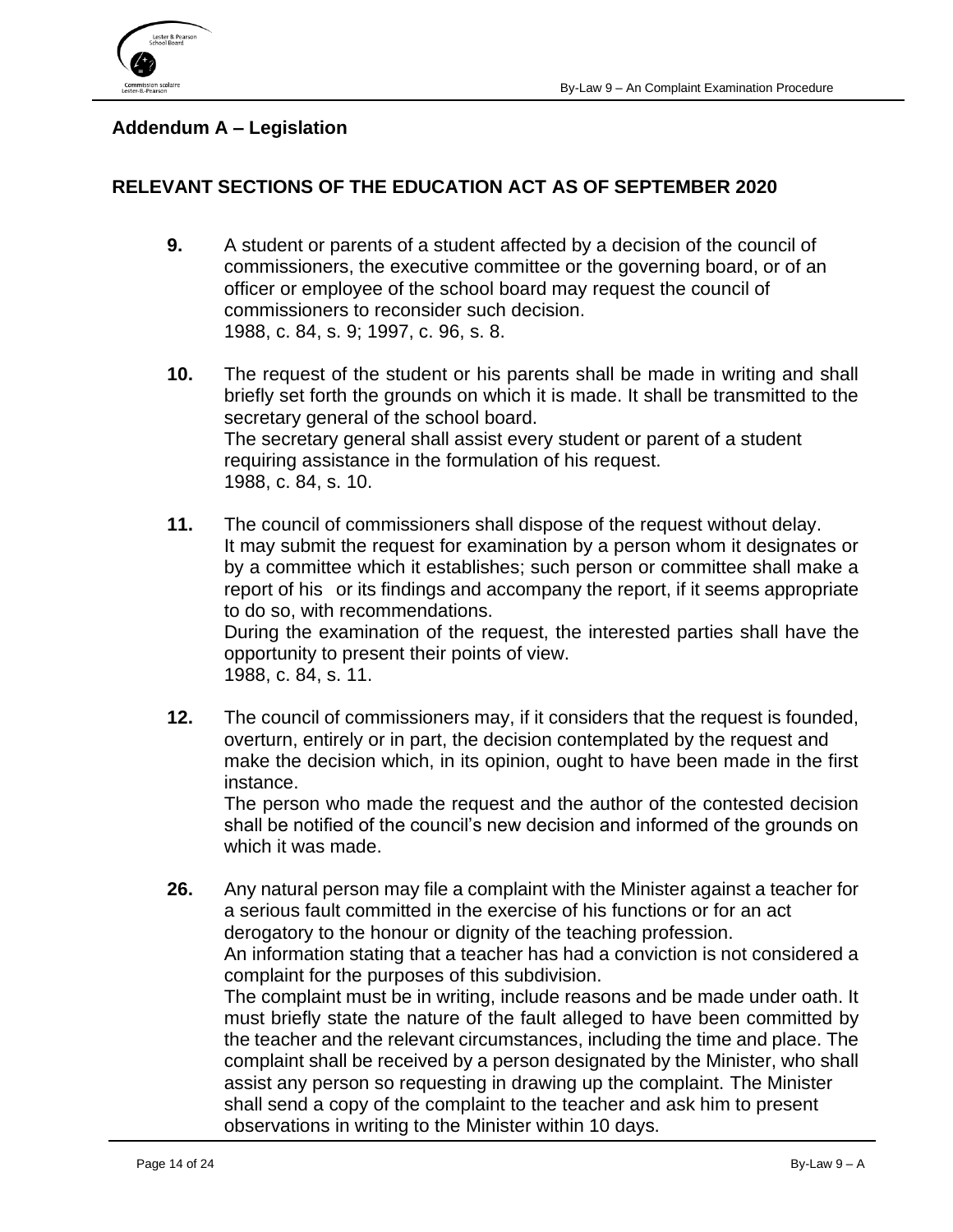

- **[96.14.](javascript:displayOtherLang(%22se:96_14%22);)** In the case of a handicapped student or a student with a social maladjustment or a learning disability, the principal, with the assistance of the student's parents, of the staff poviding services to the student, and of the student himself, unless the student is unable to do so, shall establish an individualized education plan adapted to the needs of the student. The plan must be consistent with the school board's policy concerning the organization of services for handicapped students and students with social maladjustments or learning disabilities and in keeping with the ability and needs of the student as evaluated by the school board before the student's placement and enrollment at the school. In addition, the plan must state that recourse to the school board's complaint examination procedure provided for in section 220.2 is an option if the parent or student is not satisfied. The principal shall see to the implementation and periodical evaluation of the education plan and inform the student's parents on a regular basis.
- **[220.2.](javascript:displayOtherLang(%22se:220_2%22);)** After consulting with the parents' committee, every school board shall establish, by by-law, a procedure for the examination of complaints related to its functions. The complaint examination procedure must enable a complainant who is a student, a homeschooled child or a parent of either and who has filed a complaint with regard to the services the school board provides to him under this Act and who is dissatisfied with the handling of the complaint or with the outcome to refer the complaint to a person designated by the school board as the Student Ombudsman. The Student Ombudsman is designated after consultation with the parents' committee and on the recommendation of the governance and ethics committee. Neither a member of the council of commissioners nor a member of the personnel of the school board may act as Student Ombudsman. In addition to the measures the Minister may establish by regulation, the complaint examination procedure must provide that the Student Ombudsman must refuse or cease to examine a complaint upon becoming aware or being informed that the complaint concerns a fault or an act for which a complaint has been filed with the Minister under section 26. The procedure must also provide that, within 30 days after the complaint is referred, the Student Ombudsman must give the council of commissioners an opinion on the merits of the complaint and recommend any appropriate corrective measures. The Student Ombudsman must send the school board an annual report stating the number of complaint referrals received and their nature, the corrective measures recommended and any action taken. The report must separately list complaint referrals concerning acts of bullying or violence. It may include any recommendation the Student Ombudsman considers appropriate with respect to measures required to prevent and stop bullying and violence. The report must be attached to the school board's annual report. The school board may enter into an agreement with another school board to

designate the same person as Student Ombudsman and determine how to share the expenses incurred.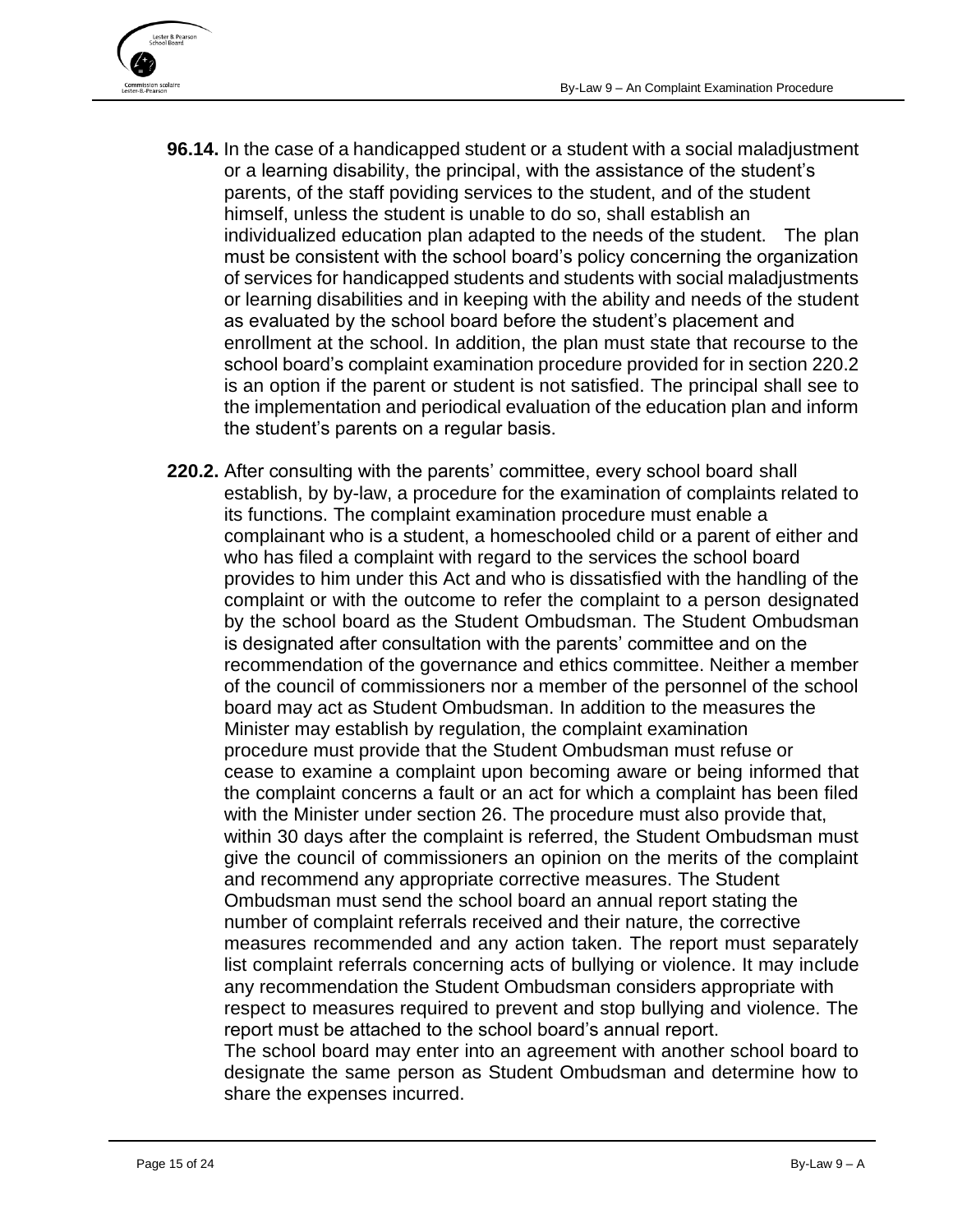

As of September 2020

**Regulation respecting the complaint examination procedure established by a school board**

**Education Act**

(chapter I-13.3, s. 457.3).

## **DIVISION I**

COMPLAINT EXAMINATION PROCEDURE

⊙

**[1.](javascript:displayOtherLang(%22se:1%22);)** The complaint examination procedure established by a school board pursuant to section 220.2 of the Education Act (chapter I-13.3) must make provision for

(1) the manner in which a complaint is to be made, either orally or in writing;

(2) the complaint processing procedure;

(3) the complainant's right to be accompanied by the person of his or her choice, at any stage of the complaint examination procedure;

(4) the opportunity, for interested parties, to submit their observations;

(5) the means by which the complainant will be informed of the outcome of the complaint examination, the deadline for so informing the complainant and the applicable measures to ensure the follow-up on any correctives measures that will be proposed;

(6) the sending of a notice to the complainant stating the complainant's right, if dissatisfied with the complaint examination or examination outcome, to apply to the Student Ombudsman and informing the complainant of the documents or information allowing rapid access to the services of the Student Ombudsman;

(7) the obligation for the council of commissioners to inform the complainant of the action it intends to take in respect of any recommendation of the Student Ombudsman. The complaint examination procedure established by a school board may not result in limiting the complaints that may be made by students or their parents. M.O. 2009-01, s. 1.

O

**[2.](javascript:displayOtherLang(%22se:2%22);)** A school board must inform its students and their parents of the complaint examination procedure at the beginning of each school year.

The complaint examination procedure and the contact information of the Student Ombudsman must be broadcast on the website of the school board.

M.O. 2009-01, s. 2.

⊙

**[3.](javascript:displayOtherLang(%22se:3%22);)** A school board must ensure that a complainant who so requires receives assistance in making the complaint or in any step related to the complaint.

M.O. 2009-01, s. 3.

⊙

**[4.](javascript:displayOtherLang(%22se:4%22);)** A school board must take the necessary measures to ensure the confidentiality of a complainant and to prevent any form of retaliation against him or her.

M.O. 2009-01, s. 4.

⊙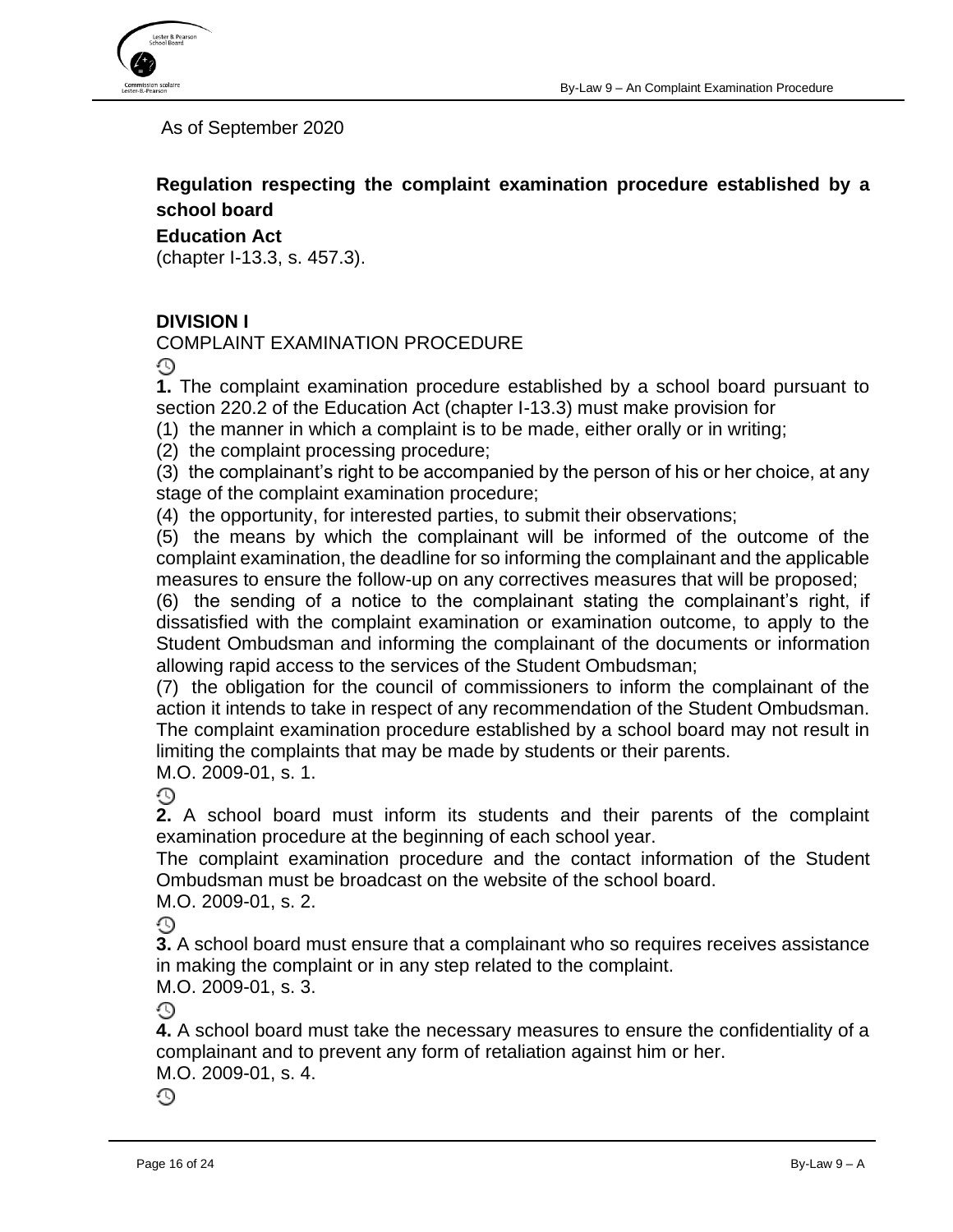

**[5.](javascript:displayOtherLang(%22se:5%22);)** A school board must give an account of the application of the complaint examination procedure in its annual report.

#### M.O. 2009-01, s. 5. **DIVISION II**

STUDENT OMBUDSMAN

 $\mathbb{C}$ 

**[6.](javascript:displayOtherLang(%22se:6%22);)** The Student Ombudsman must be designated by the council of commissioners for a term that may not be less than 3 years.

The Student Ombudsman's term may be revoked only by a vote of not less than twothirds of the commissioners entitled to vote. The Ombudsman remains in office until reappointment or replacement.

The Student Ombudsman must be under the responsibility of the council of commissioners.

M.O. 2009-01, s. 6.

**[7.](javascript:displayOtherLang(%22se:7%22);)** The council of commissioners must take appropriate measures to preserve the independence of the Student Ombudsman at all times.

To that end, the school board must take up the defence of the Student Ombudsman if the Student Ombudsman issued by a third person for an act that the Student Ombudsman performed or failed to perform in the performance of duties, except in the case of a gross fault.

M.O. 2009-01, s. 7.

⊕

**[8.](javascript:displayOtherLang(%22se:8%22);)** The Student Ombudsman intervenes after the complainant has exhausted the other remedies provided for in the complaint examination procedure.

Despite the foregoing, the Student Ombudsman may take up a complaint at any stage of the complaint examination procedure if the Student Ombudsman considers that intervention is necessary to prevent harm from being caused to the complainant. M.O. 2009-01, s. 8.

⊙

**[9.](javascript:displayOtherLang(%22se:9%22);)** The Student Ombudsman may require the cooperation of any staff member of the school board whose expertise is considered necessary by the Student Ombudsman and may, with the authorization of the council of commissioners, call on an outside expert. M.O. 2009-01, s. 9.

⊕

**[10.](javascript:displayOtherLang(%22se:10%22);)** The Student Ombudsman may, upon summary examination, dismiss a complaint if, in the Student Ombudsman's opinion, it is frivolous, vexatious or made in bad faith.

The Student Ombudsman may also refuse or cease to examine a complaint if the Student Ombudsman has reasonable cause to believe that intervening would clearly serve no purpose or the length of time having elapsed between the events that gave rise to the dissatisfaction of the user and the filing of the complaint makes it impossible to examine the complaint.

M.O. 2009-01, s. 10.

⊙

**[11.](javascript:displayOtherLang(%22se:11%22);)** *(Omitted).*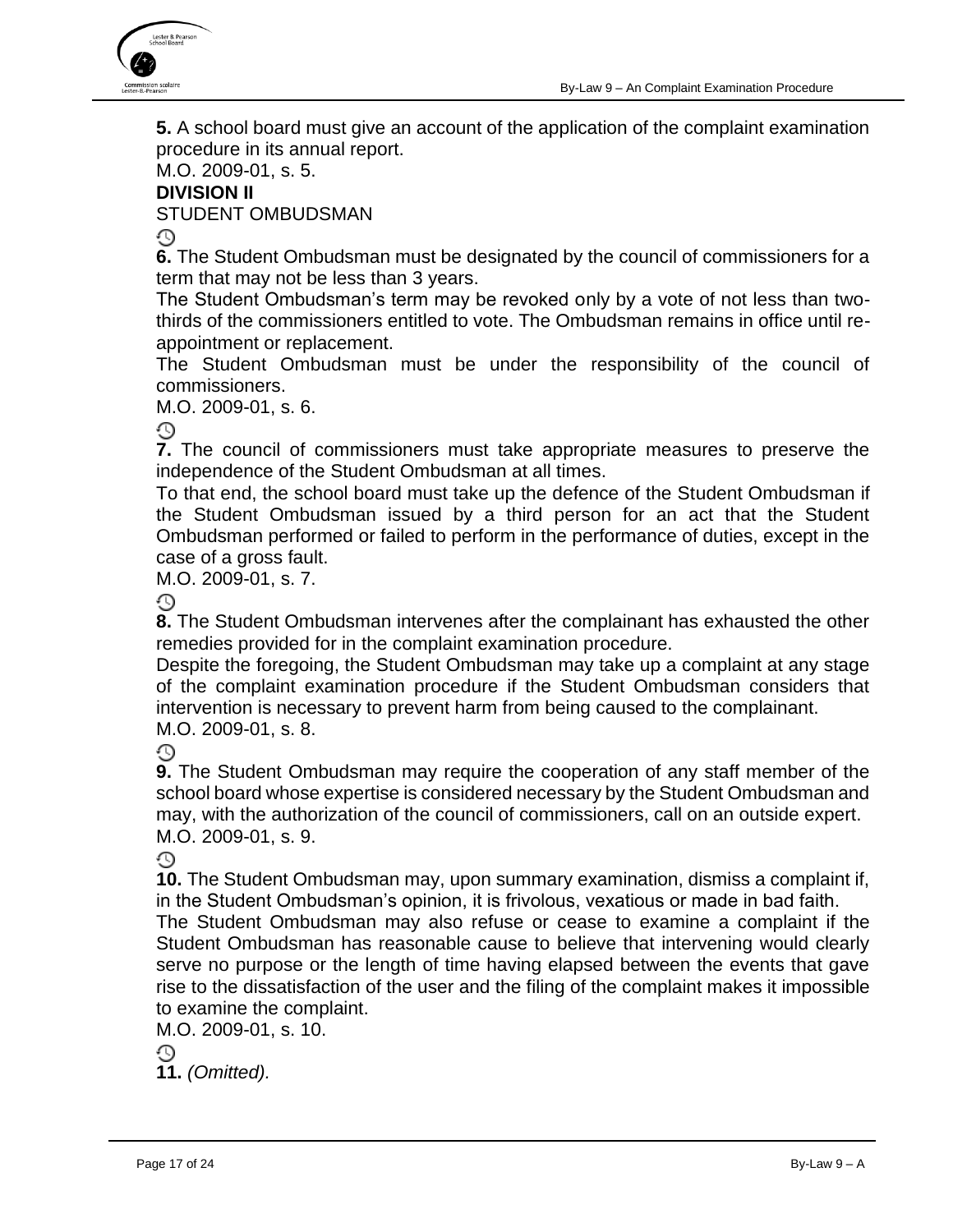

## <span id="page-17-0"></span>**Addendum B: Complaint Form**

#### **IDENTIFICATION**

| Student Name: <u>Name:</u> Name: 2008. All 2008. All 2008. All 2009. All 2009. All 2009. All 2009. All 2009. All 2009. All 2009. All 2009. All 2009. All 2009. All 2009. All 2009. All 2009. All 2009. All 2009. All 2009. All 2009 |  |  |
|-------------------------------------------------------------------------------------------------------------------------------------------------------------------------------------------------------------------------------------|--|--|
|                                                                                                                                                                                                                                     |  |  |
|                                                                                                                                                                                                                                     |  |  |
|                                                                                                                                                                                                                                     |  |  |
|                                                                                                                                                                                                                                     |  |  |
|                                                                                                                                                                                                                                     |  |  |

#### **INFORMATION ABOUT YOUR COMPLAINT**

**Author of Decision:** 

Date of Decision:

Please describe the context surrounding this decision. Please also describe the steps taken in good faith to try to resolve this problem.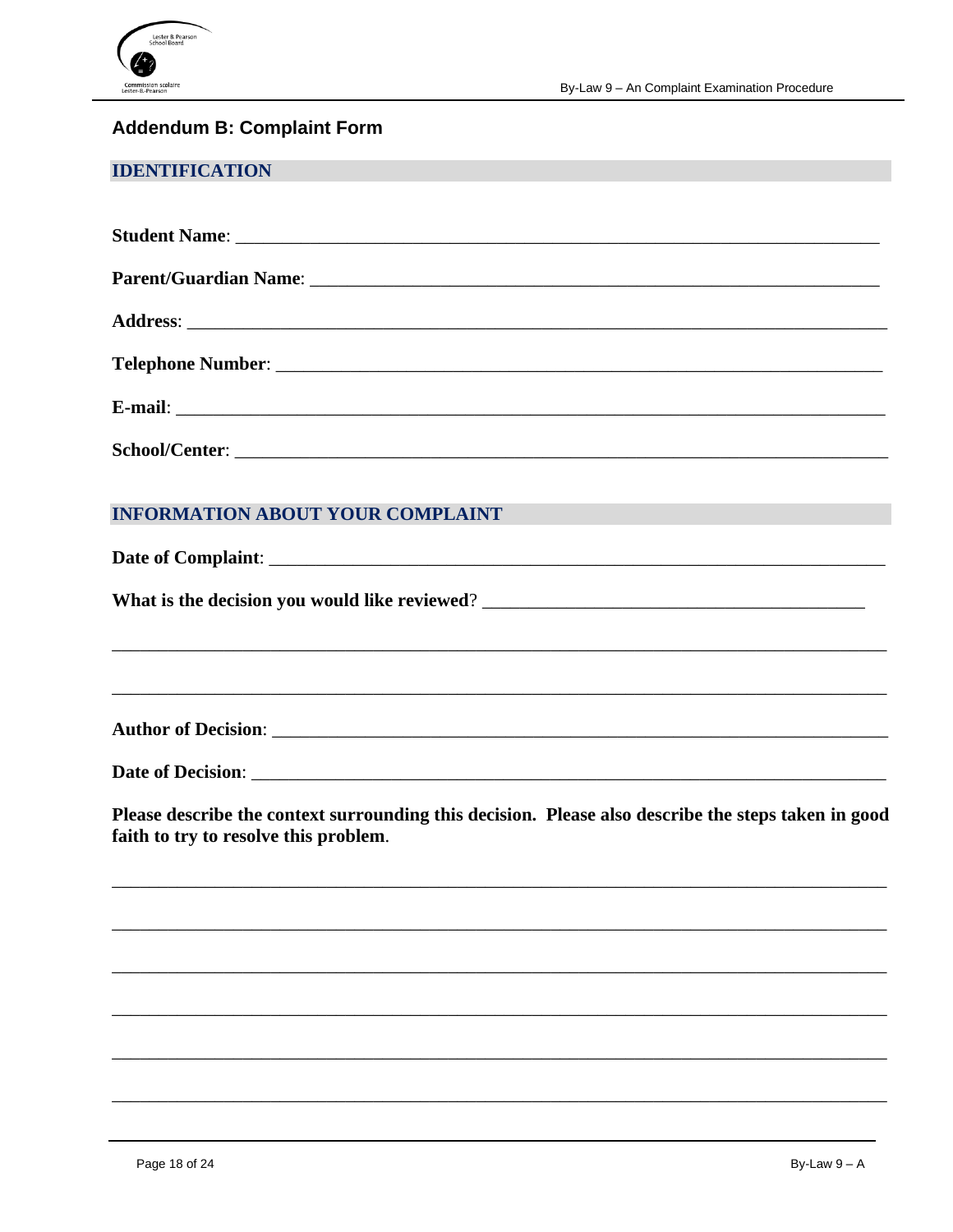

For what reasons are you dissatisfied with the decision and the steps taken to find resolution?

#### Select an option for investigation purposes:

 $\Box$  I agree that information, which may include my identity or facts which may reveal my identity, be communicated, only as necessary for the investigation of the complaint.

 $\Box$  I do not agree that my identity or facts which may reveal my identity be communicated, in which case I understand that the file may be closed without investigation after possible avenues have been explored (refer to paragraph 1.5 of the Policy).

#### What is your desired outcome?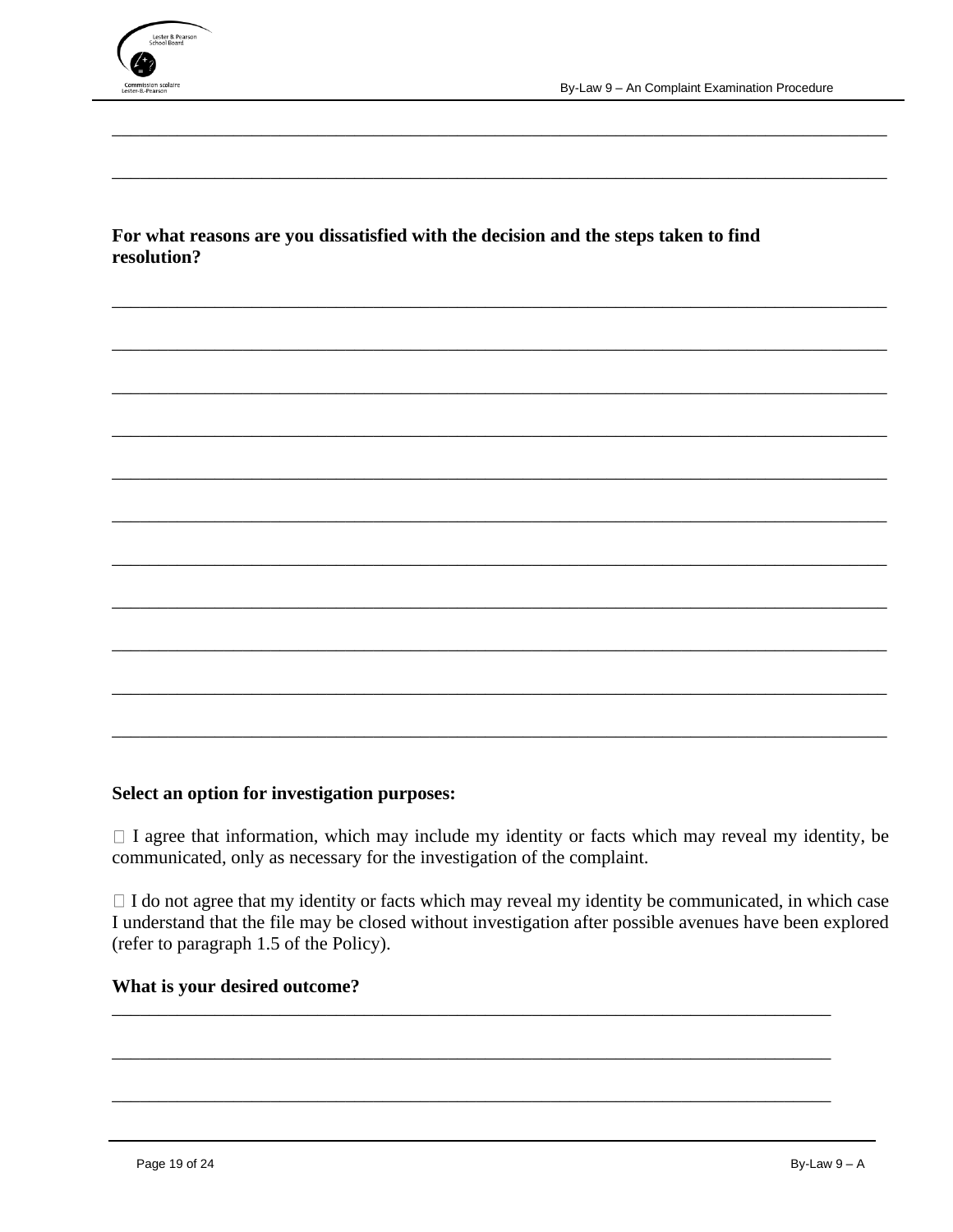

| <b>Signature:</b><br>Date: |  |
|----------------------------|--|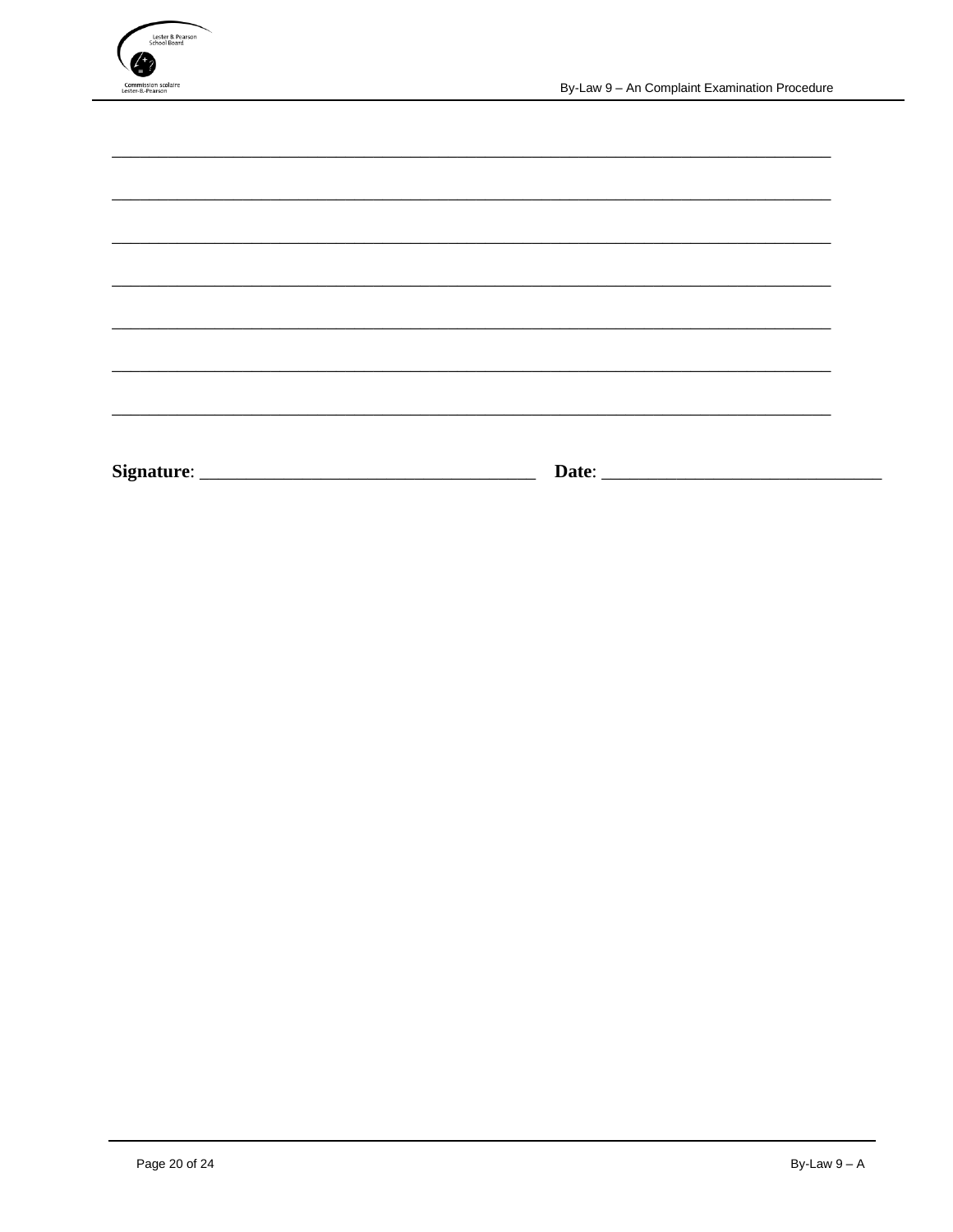

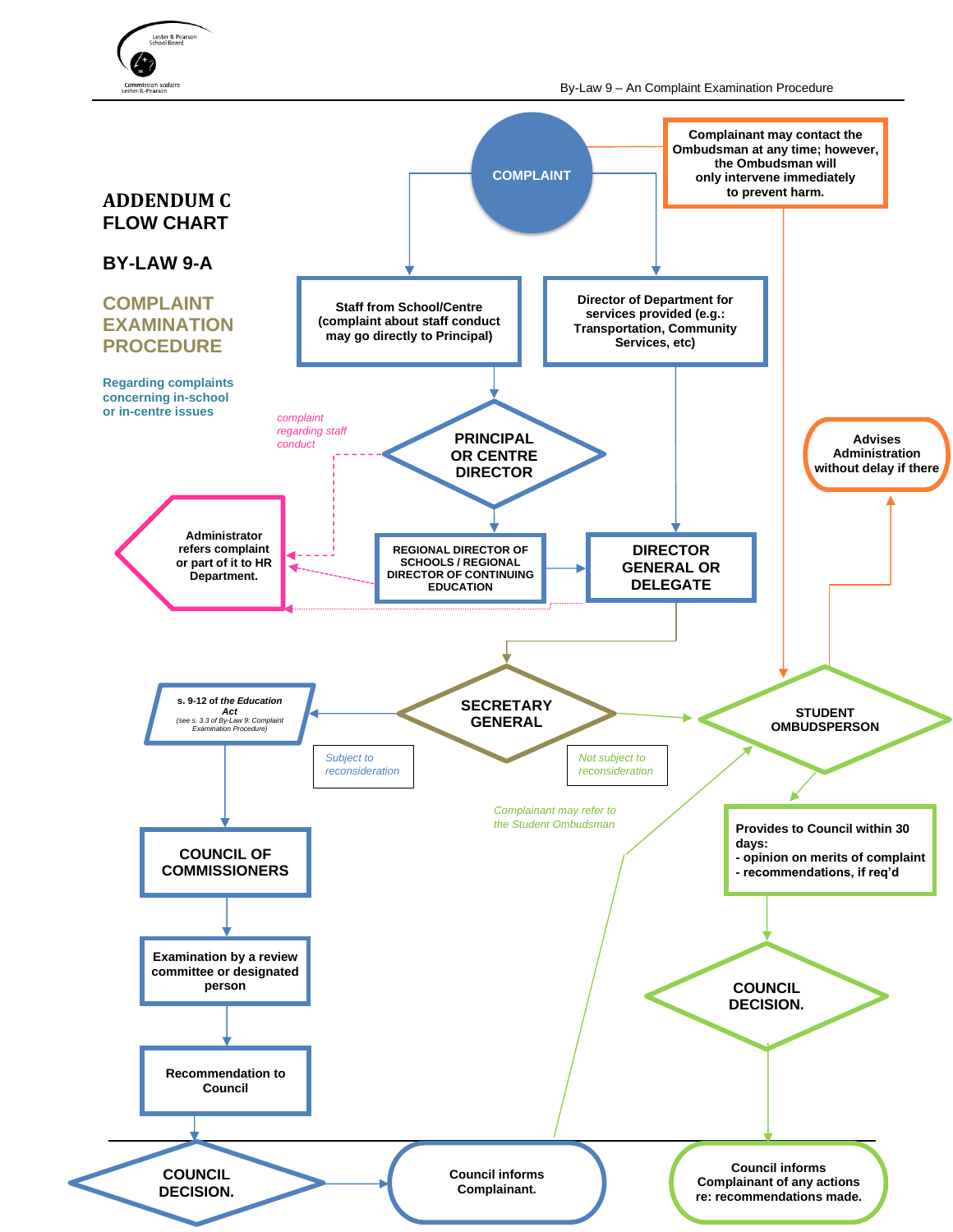

## <span id="page-21-0"></span>**Addendum C: Step-By-Step Guide**

#### **STEP 1**

The student (or parent of the student) makes an attempt, in good faith, to resolve the issue with the person who made the decision.

#### **STEP 2**

In schools/centres:

If the Complainant is still not satisfied, they may direct their complaint to the next level:

Level 1) Principal, then

Level 2) Regional Director of Schools or Regional Director of Continuing Education, then Level 3) Director General or Delegate

#### **OR**

Level 1) Director of applicable Department, then Level 2) Director General or Delegate

#### **STEP 3**

If still dissatisfied, the Complainant can forward their complaint to the Secretary General. If subject to reconsideration:

- 1) Council of Commissioners, then
- 2) Student Ombudsperson (Steps 4 & 5)

If not subject to reconsideration: Student Ombudsperson (Step 5)

#### **STEP 4**

If subject to reconsideration, the Council of Commissioners' decision may uphold, reverse, or modify the original decision.

## **STEP 5**

Student Ombudsperson

If the Complainant is not satisfied with the decision of the Council of Commissioners, or if the complaint was not subject to reconsideration, the Complainant may address their complaint to the Student Ombudsperson by email at:

[studentombudsman@lbpsb.qc.ca](mailto:studentombudsman@lbpsb.qc.ca)

Or by phone at: 514-422-3000, x30370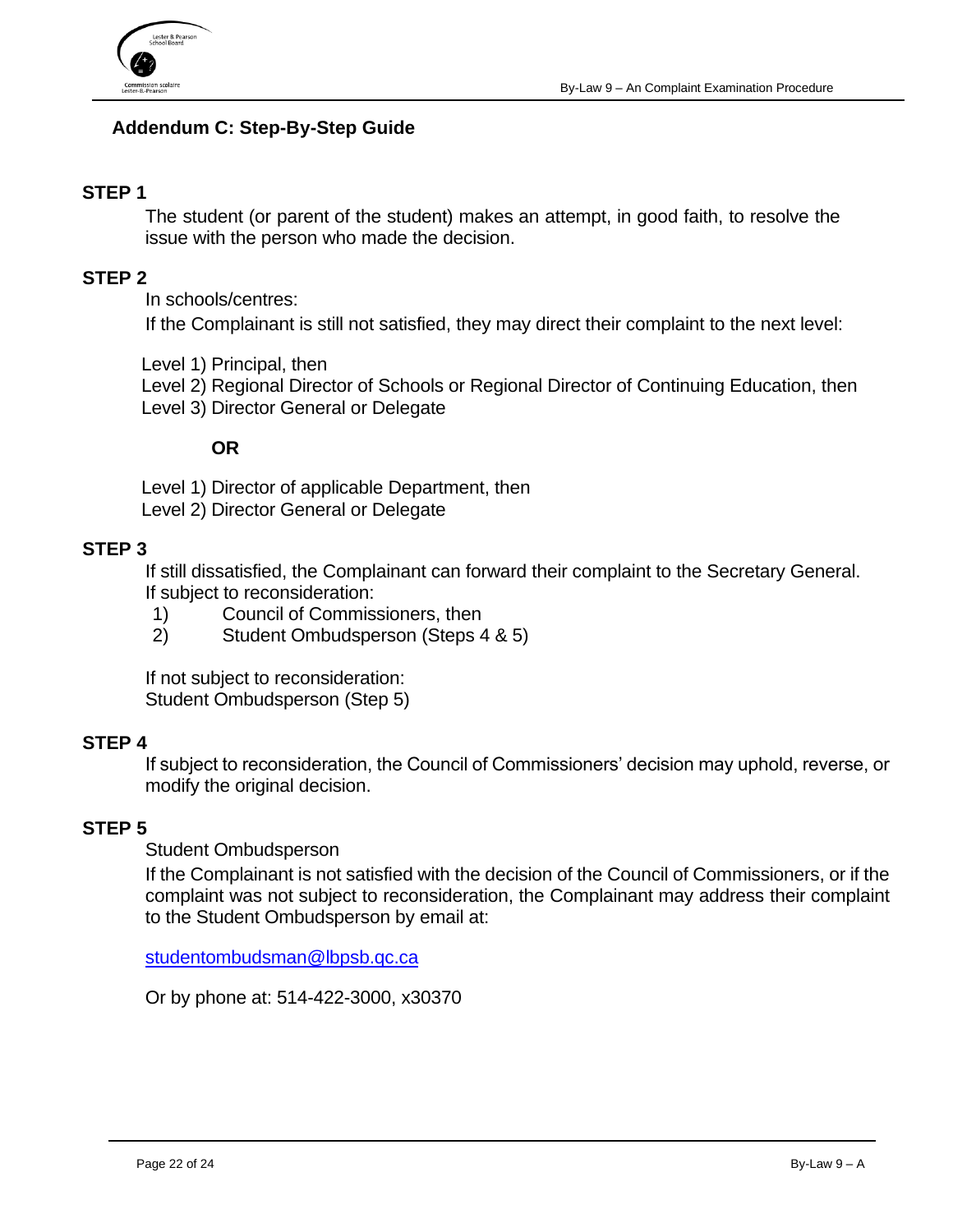

#### <span id="page-22-0"></span>**Addendum D: Main Contact Information**

#### **1. Student Ombudsperson**

Laurence Sarrazin -- Tel: 514-422-3000 Ext: 30370 Email: [studentombudsman@lbpsb.qc.ca](mailto:studentombudsman@lbpsb.qc.ca)

Mailing Address: Student Ombudsperson c/o Lester B. Pearson School Board 1925 Brookdale Ave., Dorval, Qc, H9P 2Y7 Tel: 514-422-3000 Ext: 30370

SUBSTITUTES: Isabelle Turgeon and Caroline Lemay

- **2. Secretary General** Geneviève Dugré-- Tel: 514-422-3000 Ext: 30301 Email: [gdugre@lbpsb.qc.ca](mailto:gdugre@lbpsb.qc.ca)
- **3. Reception of the Lester B. Pearson School Board**  TEL: 514-422-3000
- **4. Lester B. Pearson School Board Administrative Organigram:**

[https://boardsite.lbpsb.qc.ca/Modules/FileManagement/files/Root/Services/Organigram\\_19-](https://boardsite.lbpsb.qc.ca/Modules/FileManagement/files/Root/Services/Organigram_19-20_FOR_WEBSITE.PDF) [20\\_FOR\\_WEBSITE.PDF](https://boardsite.lbpsb.qc.ca/Modules/FileManagement/files/Root/Services/Organigram_19-20_FOR_WEBSITE.PDF)